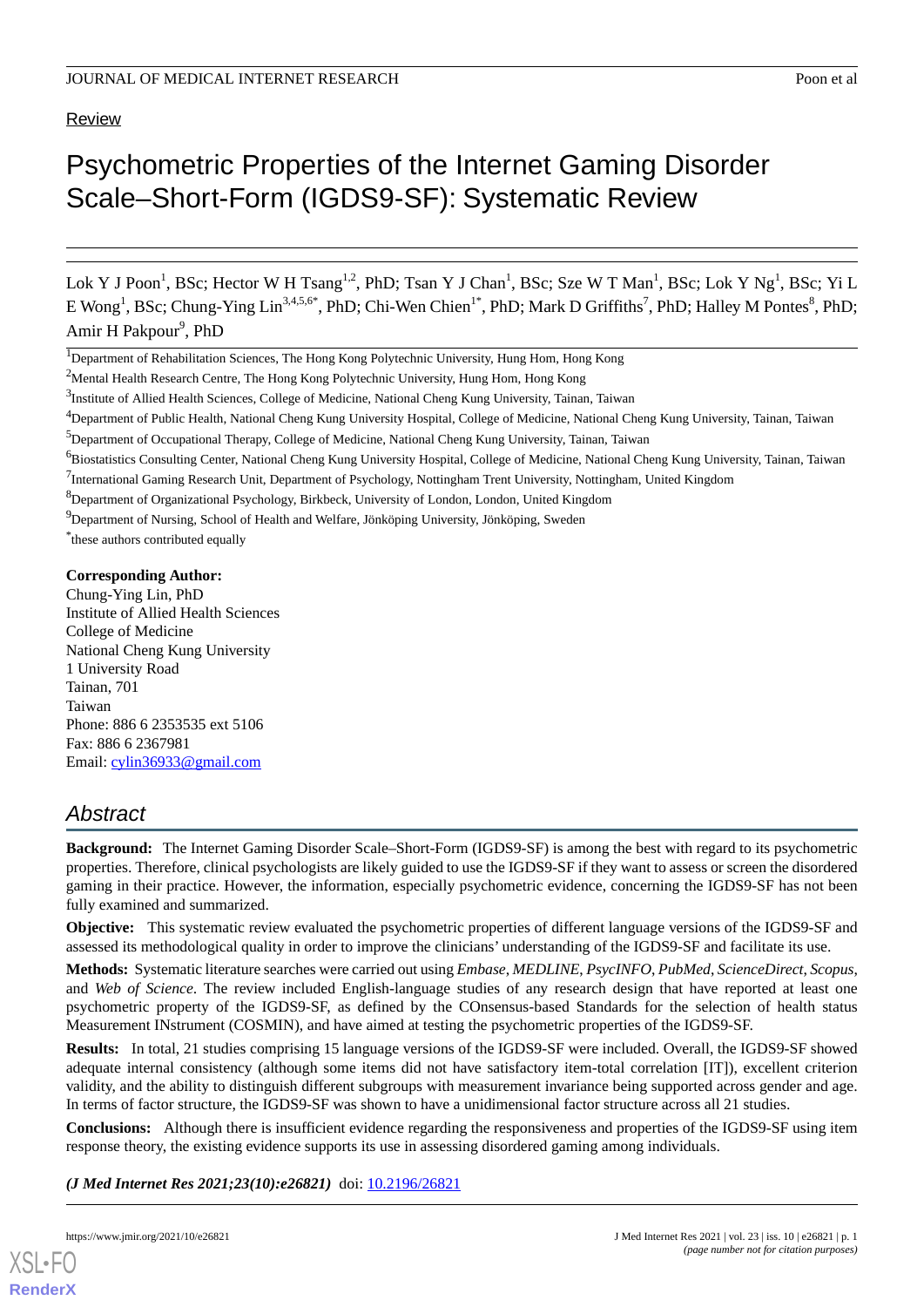#### **KEYWORDS**

psychometrics; IGDS9-SF; gaming addiction; gaming disorder; problematic gaming; internet; gaming; internet gaming

# *Introduction*

In the era of technology, internet use has become one of the essential components of everyone's life [[1\]](#page-11-0). However, internet use can be a potential hazardous tool for a minority of individuals, particularly adolescents and emerging adults [[2\]](#page-11-1). Many websites and mobile applications, including online games, provide highly interactive features and services (eg, forums) that attract millions of users worldwide. Users, especially younger people, may therefore be unable to fully control their internet use as they encounter challenges to their self-control, alongside the addictive features of these applications, which tend to be associated with poor self-control levels among dysregulated and disordered users [\[3](#page-11-2),[4\]](#page-11-3). Therefore, they may end up spending a substantial amount of time within different virtual environments because they want to engage in social interaction on the internet [[2\]](#page-11-1). In other words, internet use (such as online communication and gaming) may be a facilitator of reinforcing social relationships due to peoples' preference for online social interaction [\[5](#page-12-0)].

Despite the many positive outcomes associated with online gaming, such as decreased loneliness and promotion of psychological well-being [[6\]](#page-12-1), the negative and dysfunctional effects of online gaming were observed in a minority of individuals in a systematic review and meta-analysis (N=226,247 from 53 studies across 17 countries, including European, American, and Asian countries, with different populations, eg, adolescents, gamers, and the general population, with a prevalence of 3.05% with a 95% confidence interval between 2.38% and 3.91%) [[7\]](#page-12-2). Its negative impacts on both physical and mental health (eg, poor sleep quality, musculoskeletal discomfort, and increased psychological distress) have been widely reported in recent years [\[8](#page-12-3),[9\]](#page-12-4). Consequently, internet gaming disorder (IGD) was incorporated into the fifth revision of the American Psychiatric Association's (APA) *Diagnostic and Statistical Manual of Mental Disorders* (DSM-5) as a tentative disorder and behavioral addiction [[10\]](#page-12-5).

Additionally, the 11th revision of the *International Classification of Diseases* (ICD-11) also formally recognized IGD and categorized it as an addictive disorder [\[11](#page-12-6)]. However, diagnosis in the ICD-11 relies upon clinical and functional impairment by manifesting pathological aspects rather than biological concepts, such as withdrawal and tolerance, as suggested in the DSM-5 in relation to IGD [\[11](#page-12-6)].

Ever since the emergence of the first internet addiction scale in 1998 [[12\]](#page-12-7), many psychometric assessment tools assessing the addictive effects of problematic internet use have been developed. More recently, self-report psychometric tests assessing IGD have been developed to assess the following nine IGD criteria proposed in the DSM-5 [\[10](#page-12-5)]: (1) preoccupation or obsession with gaming; (2) withdrawal symptoms when unable to engage in gaming; (3) tolerance, leading to necessity of spending more time in gaming for satisfying the urge of gaming; (4) inability to control participation in gaming; (5) not engaging

 $XS$  $\cdot$ FC **[RenderX](http://www.renderx.com/)** in other hobbies and entertainment because of gaming; (6) persisting in excessive gaming irrespective of the psychosocial problems; (7) lying to family members or others in respect to the time spent on gaming; (8) using gaming to escape negative mood states; and (9) compromising occupation/education/significant relationships due to the involvement in gaming [\[13](#page-12-8)].

Currently, there are at least seven psychometric assessment tools for IGD that have been developed using DSM-5 criteria [[14](#page-12-9)[-17](#page-12-10)]. Among these seven instruments, two instruments rate responses using a Likert-type scale, two instruments rate items using either a Likert-type scale or a dichotomous scale, and one instrument begins rating items with a Likert-type scale and then converts to a dichotomous scale. More specifically, the 20-item Internet Gaming Disorder Test (IGDT-20) and the 9-item Internet Gaming Disorder Scale–Short-Form (IGDS9-SF) both use a 5-point Likert scale from 1 (never) to 5 (very often) and use the scale for scoring [\[18](#page-12-11),[19\]](#page-12-12). The 10-item Internet Gaming Disorder Test (IGDT-10) uses a 3-point Likert scale (ie, 0=never, 1=sometimes, and 2=often), which is then converted to a dichotomous score (ie, 0=never, 1=sometimes and often) [[10\]](#page-12-5). The 27-item Internet Gaming Disorder Scale (IGDS) [\[20](#page-12-13)] and the IGDS9-SF [\[18](#page-12-11)] use either a 6-point Likert scale from 0 (never) to 5 (every day or almost every day) or a dichotomous scale (0=no and 1=yes).

Among the aforementioned psychometric instruments, the IGDS9-SF emerges as a robust and concise psychometric tool for assessing individuals with IGD, with a recent study identifying this tool as having great support in relation to its sound psychometric properties and significant advantages in comparison to most existing tools for IGD [[21\]](#page-12-14). The IGDS9-SF includes all nine IGD criteria proposed by the APA in the DSM-5, with the features of conciseness and brief administration time, which is of great pragmatic utility in busy clinical settings when screening for the risk of IGD. Moreover, the psychometric properties of the IGDS9-SF have been widely assessed, including structural validity, internal consistency, cross-cultural validity/measurement invariance, reliability, measurement error, criterion validity, convergent validity, and discriminative or known-group validity.

In the current literature, the IGDS9-SF has been translated into 17 languages: Chinese, with three sublanguages of traditional Chinese in Hong Kong [\[22](#page-12-15)-[24\]](#page-12-16), traditional Chinese in Taiwan [[22](#page-12-15)[-24](#page-12-16)], and simplified Chinese in mainland China [[25\]](#page-12-17); Albanian [\[26](#page-13-0)]; Italian [[26\]](#page-13-0); English [26]; European and South American Portuguese [\[27](#page-13-1),[28\]](#page-13-2); Slovenian [\[29](#page-13-3)]; Persian [[30\]](#page-13-4); Polish [[31\]](#page-13-5); Spanish [\[32](#page-13-6)[-34](#page-13-7)]; Turkish [[35\]](#page-13-8); German [\[36\]](#page-13-9); Czech [[37\]](#page-13-10); Malay [[38\]](#page-13-11); and Korean [[39\]](#page-13-12). As a screening tool, the IGDS9-SF can help clinicians in assessing IGD severity and the detrimental health impacts on the individual's life with reasonable accuracy in a time-efficient way. Therefore, it has increasingly been psychometrically examined and used widely in epidemiological studies [\[40](#page-13-13)].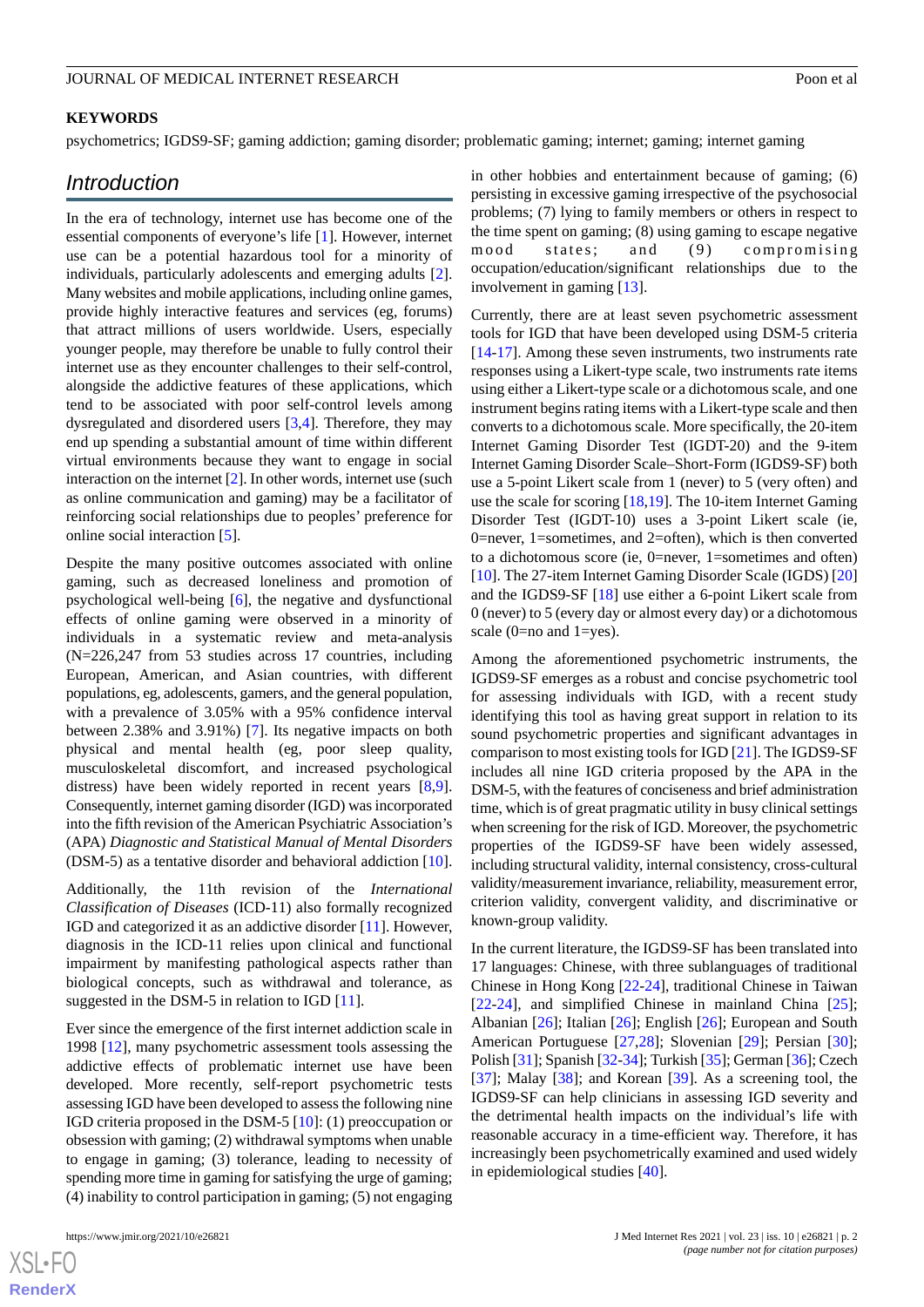Although the psychometric properties of the IGDS9-SF have been examined among different populations, to the best of our knowledge, there is no systematic review of the IGDS9-SF reporting its psychometric characteristics in depth. Dispersed information in the extant literature regarding the IGDS9-SF with varying sample sizes and across different countries makes it timely to investigate whether clinicians should be adopting the IGDS9-SF for assessment of IGD. More specifically, there are a number of questions that are best answered by carrying out a systematic review of the psychometric properties of the IGDS9-SF.

First, the IGDS9-SF may have different psychometric features across different language versions, and it is unclear whether the existing psychometric evidence for different language versions of the IGDS9-SF is equivalent. Second, prior psychometric testing studies on the IGDS9-SF need to be evaluated for their methodological quality.

Without formal assessment of the quality of previous studies on the IGDS9-SF, the results pertaining to its psychometric properties may be biased. For the sake of improving clinicians' understanding and facilitating the use of IGDS9-SF across other contexts beyond research settings, this systematic review incorporated different items of evidence concerning the psychometric features of the IGDS9-SF across a wide range of populations. More specifically, if the psychometric properties of the IGDS9-SF are found to be supported across different contexts, clinicians can use the IGDS9-SF criteria to exchange their expert opinions using the same signs, symptoms, and components. For example, a clinician in Taiwan can use IGDS9-SF scores to assess the IGD severity level of a disordered gamer, and this information can be well understood and correctly interpreted by clinicians in other countries.

Furthermore, when carrying out psychological assessment, clinicians are required by professional governing bodies (eg, the American Psychological Association, the British Psychological Society, the Australian Psychological Society) to adopt valid and reliable psychometric tools to support the adoption of evidence-based practices. Therefore, this review is of importance to clinicians working with disordered gamers.

# *Methods*

This review followed the recommended flow of the Preferred Reporting Items of Systematic Reviews and Meta-analyses (PRISMA) guidelines [[41\]](#page-13-14). The evaluation of the psychometric properties of the IGDS9-SF was conducted with reference to the COnsensus-based Standards for the selection of health status Measurement INstrument (COSMIN) guidelines for systematic reviews of patient-reported outcome measures (PROMs) [[42\]](#page-13-15). The review protocol was registered in the international prospective register of systematic reviews (PROSPERO; registration no. CRD42020198376).

# **Search Strategy**

 $XS$ -FO **[RenderX](http://www.renderx.com/)**

A literature search was carried out using *Embase*, *MEDLINE*, *PsycINFO*, *PubMed*, *ScienceDirect*, *Scopus*, and *Web of Science* (these seven databases were used because they are commonly used databases in this field of psychology) to retrieve relevant

studies published up to March 31, 2020, with the following search strategy: IGDS9-SF [All fields] OR IGDS-SF9 [All fields] OR IGD-SF [All fields] OR Internet Gaming Disorder Scale-Short-form [All fields] OR Internet Gaming Disorder Scale Short form [All fields] OR Internet Gaming Disorder Scale - 9-Item Short Form [All fields] OR 9-item Internet Gaming Disorder Scale - Short Form [All fields]. Slight modifications were made to the search strategy in order to optimize the search within each database [\(Multimedia Appendix](#page-11-4) [1\)](#page-11-4).

A total of 2533 journal articles were identified. Duplicates (n=200) were removed using EndNote. The titles and abstracts of the remaining journal articles (n=2333) were screened for eligibility by two authors independently (ie, the same two authors who screened all 2333 journal articles). Of these, 2286 articles did not focus on the IGDS9-SF and were removed. Full texts of all potential articles were then retrieved (n=47) and screened using the same procedure. Of these, 26 were removed because of the following reasons: (1) the study did not test the psychometric properties of the IGDS9-SF (n=22), (2) the study was a non-peer-reviewed conference paper (n=3), or (3) the study was a review paper  $(n=1)$ . The remaining 21 studies were evaluated and analyzed in this systematic review.

### **Study Selection**

The review included only English-language studies of all types of research design under the condition that they (1) reported at least one psychometric property of the IGDS9-SF (eg, internal consistency, reliability, measurement error, content validity, construct validity, criterion validity, or responsiveness), as defined by COSMIN, and (ii) aimed at testing the psychometric properties of the IGDS9-SF. Exclusion criteria were nonrefereed studies, review studies, conference proceedings, dissertations, commentaries, editorials, or letters to journal editors. The aforementioned inclusion and exclusion criteria were applied to all paper titles and abstracts, and screening of full texts.

### **Evaluation of Psychometric Properties**

The psychometric properties of the included studies were evaluated by five authors (TYJC, SWTM, LYN, LYJP, and YLEW), and each study was independently assessed by any two of the five authors using the COSMIN Risk-of-Bias checklist [\[43](#page-13-16)] according to the user manual of the COSMIN methodology for systematic reviews of PROMs. Following this, the corresponding author (C-YL) verified the evaluation results made by the five authors. The checklist comprised eight assessment properties: structural validity (ie, the property assessing whether the IGDS9-SF has a unidimensional structure), internal consistency (ie, the property assessing whether the nine items in the IGDS9-SF assess the same underlying construct, ie, IGD), cross-cultural validity/measurement invariance (ie, the property assessing whether the IGDS9-SF is interpreted similarly across different subgroups/cultures), reliability (ie, the property assessing whether the IGDS9-SF can be reproduced), measurement error (ie, the property reporting the error that cannot be assessed using the IGDS9-SF), criterion validity (ie, the property assessing the association between the IGDS9-SF and the gold standard assessing the same construct of IGD), hypothesis testing for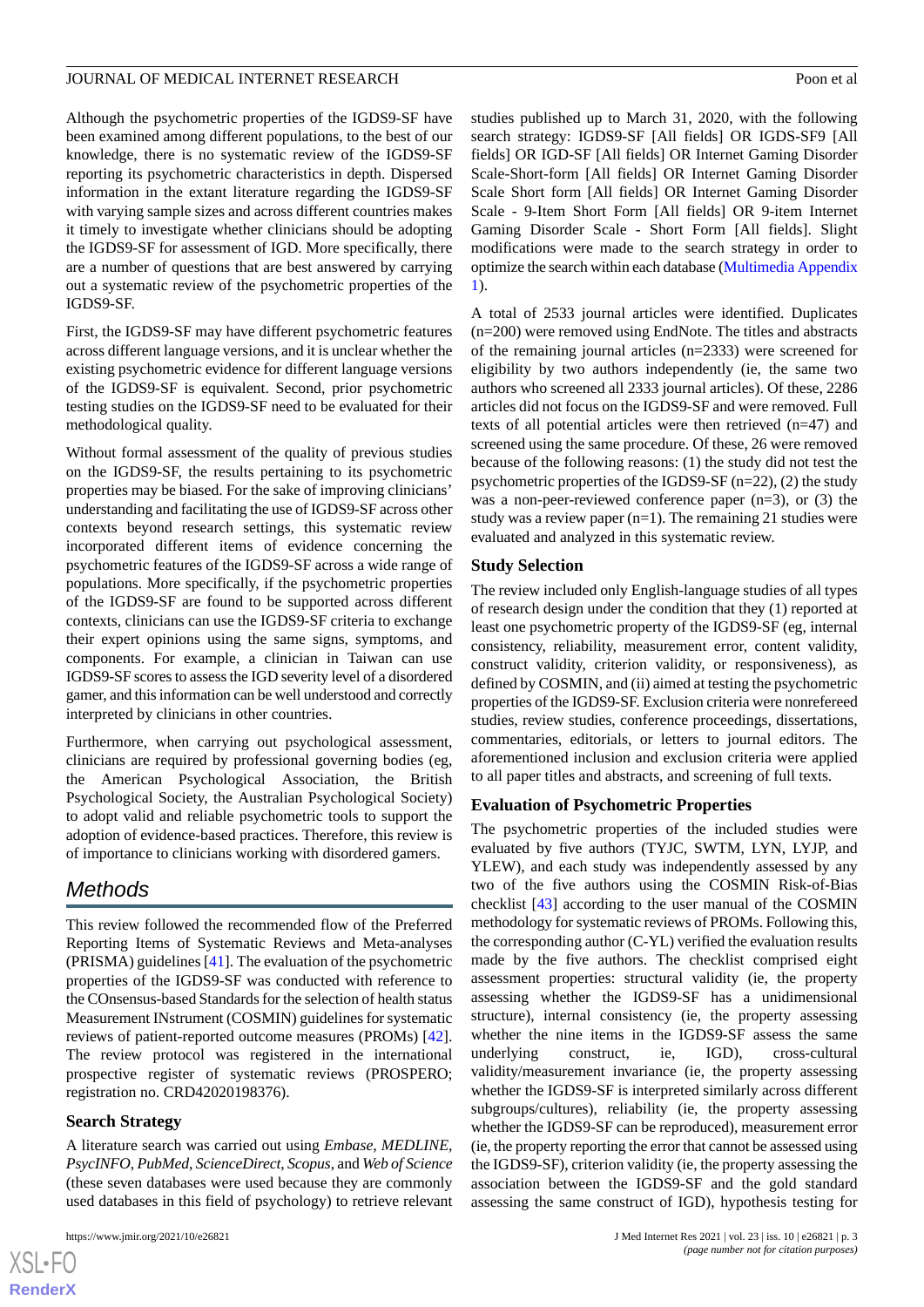construct validity (ie, the property assessing the association between the IGDS9-SF and a tool assessing a similar construct of IGD [ie, concurrent validity] or a tool assessing a construct different from IGD [ie, discriminant validity]), and responsiveness (ie, the property assessing whether the IGDS9-SF can effectively detect the improvement of IGD when effective treatment is given). It was noted that  $\Delta$ CFI of  $>$ –0.01 would be used for evaluation of measurement invariance (where CFI is the comparative fit index) [[44\]](#page-13-17). In the evaluation of criterion, concurrent, and convergent validity, coefficient values greater than or equal to 0.5 indicated strong correlation, values between 0.3 and 0.5 indicated fair correlation, and values between 0.1 and 0.3 indicated poor correlation [[45\]](#page-13-18).

Ranging from 3 to 13 items, each property was scored on a 4-point scale with four predefined options: very good (V), adequate (A), doubtful (D), and inadequate (I) [\[43](#page-13-16)]. The overall score of a psychometric property was graded based on the worst-score-counts principle [[43\]](#page-13-16). Psychometric properties that were not available in the published study were marked as not applicable (NA). In this review, structural validity, internal consistency, cross-cultural validity/measurement invariance, reliability, measurement error, criterion validity, concurrent validity, convergent validity, and discriminant validity were synthesized, evaluated, and reported. Furthermore, additional psychometric properties, including the floor and ceiling effects and item-total correlation (IT), were also reported.

### **Assessments of the Quality of Statistical Findings**

The quality of the statistical results of each reported measurement property of the IGDS9-SF was rated against the updated criteria for good measurement properties based on Terwee et al [\[46](#page-13-19)] and Prinsen et al [[47\]](#page-14-0). Each criterion was rated as sufficient  $(+)$ , insufficient  $(-)$ , or indeterminate  $(?)$ , with each result being compared against the criterion and reported in the results table.

# *Results*

# **Study Selection**

Of the 2533 identified studies, 200 were duplicates and 2333 were screened for abstracts ([Figure 1\)](#page-4-0). A total of 47 studies met the inclusion criteria and underwent subsequent full-text screening, of which 26 studies were further excluded due to the following reasons: the focus was not on the IGDS9-SF (n=22), they were conference proceedings (n=3), or they were review studies that compared different instruments without detailed information and quality assessment of each instrument (n=1). Therefore, a total of 21 studies on 15 language versions of the IGDS9-SF (ie, English, European Portuguese, South American Portuguese, Spanish, Albanian, Italian, Turkish, Slovenian, Polish, Persian, Malay, Korean, and Chinese, with three sublanguages of traditional Chinese in Hong Kong, traditional Chinese in Taiwan, and simplified Chinese in mainland China) were found to be relevant and included in the qualitative synthesis.

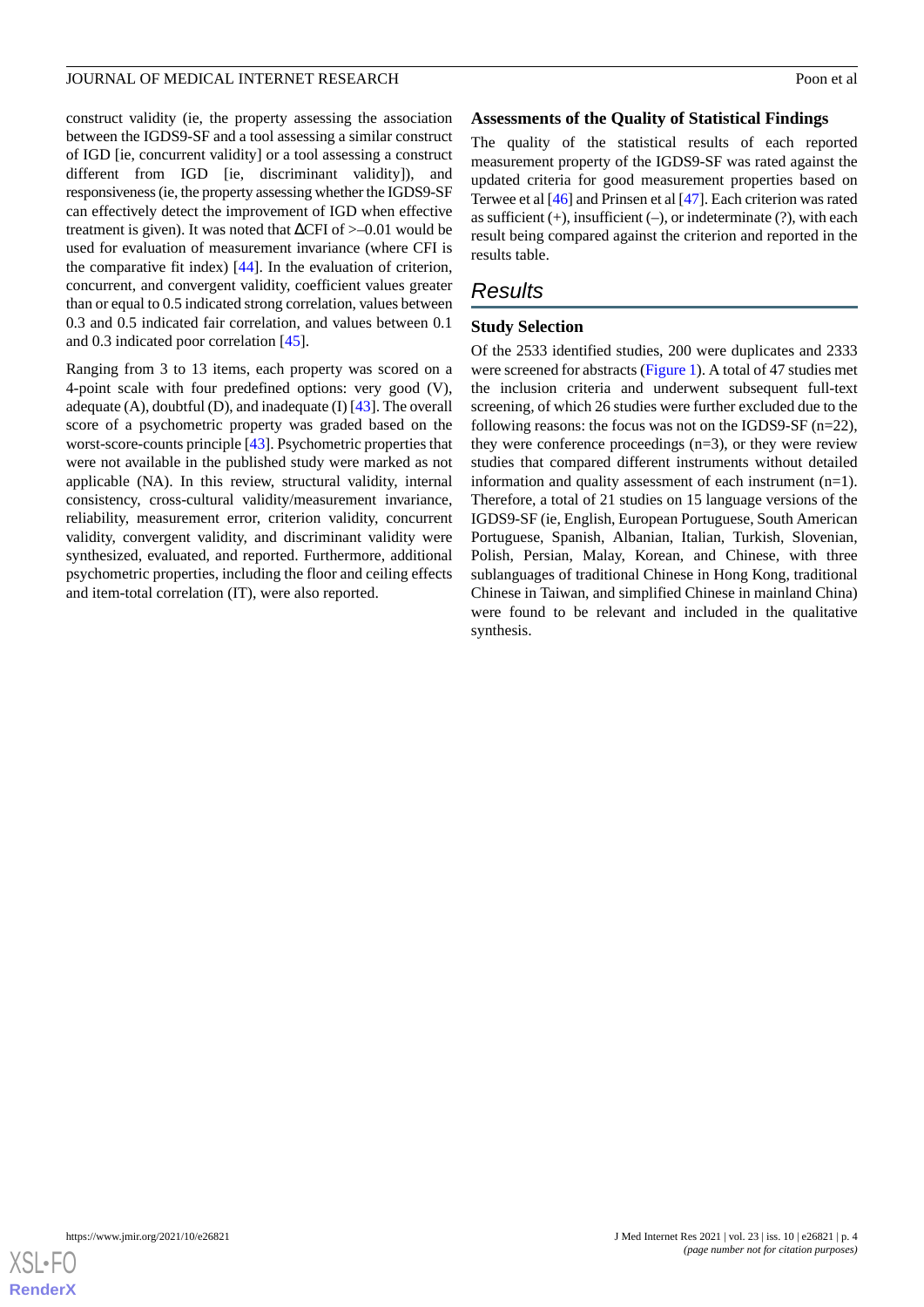<span id="page-4-0"></span>

### **Demographic Features**

In terms of sample characteristics across all eligible studies, nine studies included gamers [\[19,](#page-12-12)[26,](#page-13-0)[31](#page-13-5)[,38](#page-13-11)[,39](#page-13-12)[,48](#page-14-1)[-51\]](#page-14-2), two studies included people from gaming halls [\[26](#page-13-0)[,52](#page-14-3)], one study comprised e-sports tournament (Electronic Sports League [ESL]) amateur e-sport players [\[48](#page-14-1)], and two studies included adults from the general community who played massively multiplayer online (MMO) games [[38,](#page-13-11)[51](#page-14-2)]. In addition, nine studies included university students [\[22](#page-12-15)-[24,](#page-12-16)[26](#page-13-0),[28,](#page-13-2)[35](#page-13-8),[39,](#page-13-12)[48](#page-14-1),[52,](#page-14-3)[53](#page-14-4)], two studies included high school students [\[28](#page-13-2),[30\]](#page-13-4), and two studies included students without specifying the education level [\[26](#page-13-0),[52\]](#page-14-3).

Furthermore, one study included students learning English in a private institution and students in a private teaching institution [[36\]](#page-13-9). The remaining studies included students in the sixth to ninth grades [[29\]](#page-13-3), students in the eighth grade [[29\]](#page-13-3), primary students in the fourth to sixth grades [\[24](#page-12-16)], and vocational training students [[31\]](#page-13-5). The characteristics and demographics of the included studies are summarized in [Table 1.](#page-5-0) Although these studies recruited participants with different demographic characteristics, the findings on the properties of the IGDS9-SF were similar, and the psychometric properties are summarized in [Table 2](#page-7-0). Detailed information about the psychometric properties is reported descriptively in subsequent sections.

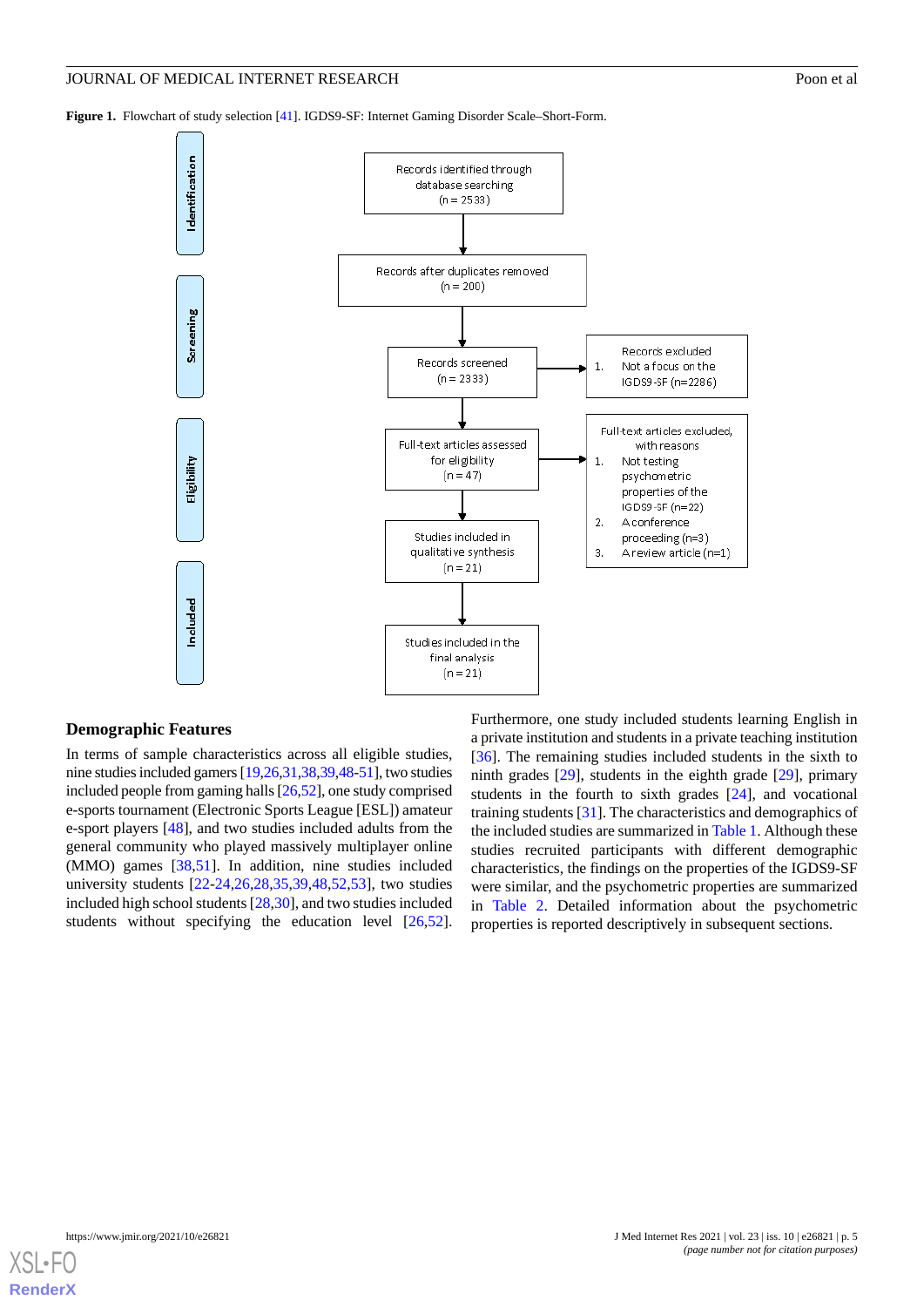# **JOURNAL OF MEDICAL INTERNET RESEARCH** Poon et al

<span id="page-5-0"></span>Table 1. Characteristics of included studies and psychometric properties of the IGDS9-SF<sup>a</sup> not included in COSMIN<sup>b</sup>.

| Author/country                                                         | Study design    | Population                                                                                                                                                            | Sample size                                                                                                                                                                 | Age (years)                                                                                                                | Testing period                                   | Others (not included<br>in COSMIN)                                                       |
|------------------------------------------------------------------------|-----------------|-----------------------------------------------------------------------------------------------------------------------------------------------------------------------|-----------------------------------------------------------------------------------------------------------------------------------------------------------------------------|----------------------------------------------------------------------------------------------------------------------------|--------------------------------------------------|------------------------------------------------------------------------------------------|
| Chen et al<br>$[24]$ /Hong<br>Kong and Tai-<br>wan                     | Cross-sectional | University students                                                                                                                                                   | Hong Kong 304<br>$(67.4\%$ female)<br>Taiwan 336 (50.3%<br>female)                                                                                                          | Hong Kong<br>$24.18 \pm 4.92$<br>Taiwan<br>$20.51 \pm 1.22$                                                                | 3 months (for<br>testing temporal<br>invariance) | $Skewness = 0.21 - 2.41$<br>Kurtosis= $-1.06-6.74$                                       |
| Beranuy et al<br>$[32]$ /Spain                                         | Cross-sectional | Vocational training<br>students                                                                                                                                       | 535 (21.5% female)                                                                                                                                                          | $18.35 \pm 2.13$                                                                                                           | $N/A^c$                                          | $IT^d=0.47-0.67$                                                                         |
| de Palo et al<br>$[26]/\text{Albania}$ ,<br>USA, UK, and<br>Italy      | Cross-sectional | Albania and Italy:<br>People from schools,<br>universities, and gam-<br>ing halls<br>USA and UK: En-<br>glish-speaking gamers<br>from popular online<br>gaming forums | Overall 1411 (36.4%<br>female)<br>Albania 228 (50.9%<br>female)<br><b>USA 237</b><br>$(21.7%$ female)<br><b>UK 275</b><br>$(13.9%$ female)<br>Italy 671<br>$(45.4%$ female) | Overall $25.94 \pm 8.91$<br>Albania 31.38 ± 10.97<br>USA $29.09 \pm 10.72$<br>UK $29.50 \pm 9.48$<br>Italy $21.62 \pm 3.9$ | N/A                                              | No item showed abso-<br>lute values of skew-<br>$ness > 2$ or values of<br>kurtosis $>7$ |
| Evren et al<br>$[48]$ Turkey                                           | Cross-sectional | University students,<br>active internet gamers,<br>and ESL Turkey ama-<br>teur e-sport players                                                                        | 457 (62.4% female)                                                                                                                                                          | N/A                                                                                                                        | N/A                                              | $IT = 0.663 - 0.826$                                                                     |
| Gomez et al<br>$[49]$ /USA                                             | Cross-sectional | Internet gamers                                                                                                                                                       | 868 (39.7% female)                                                                                                                                                          | Overall $28.64 \pm 8.79$<br>Male $27.94 \pm 7.95$<br>Female $20.09 \pm 9.29$                                               | N/A                                              | N/A                                                                                      |
| Leung et al<br>$[22]$ /Taiwan<br>and Hong Kong                         | Cross-sectional | University students                                                                                                                                                   | Hong Kong 306<br>$(67.6\%$ female)<br>Taiwan 336<br>$(50.3%$ female)                                                                                                        | Hong Kong 24.08 $\pm$<br>5.06<br>Taiwan $20.51 \pm 1.22$                                                                   | N/A                                              | $IT = 0.68 - 0.85$                                                                       |
| Monacis et al<br>$[52]$ /Italy                                         | Cross-sectional | Students from Italian<br>schools, universities,<br>and gaming hall                                                                                                    | 687 (45.4% female)                                                                                                                                                          | $21.62 \pm 3.90$                                                                                                           | N/A                                              | No item showed abso-<br>lute values of skew-<br>ness $>2$ or values of<br>kurtosis > 7   |
| Pontes and<br>Griffiths<br>$[19]$ /English-<br>speaking coun-<br>tries | Cross-sectional | English-speaking<br>gamers from 58 differ-<br>ent countries                                                                                                           | 1060 (14.9% female)                                                                                                                                                         | $27 \pm 9.02$                                                                                                              | N/A                                              | Floor effect=3.8%-<br>5.6%<br>Ceiling effect=0.2%-<br>0.8%                               |
| Pontes and<br>Griffiths<br>$[27]$ /Portugal                            | Cross-sectional | Students in sixth, sev-<br>enth, eighth, and ninth<br>grades of a major lo-<br>cated in the Algarve                                                                   | 509 (47.9% female)                                                                                                                                                          | $13 \pm 1.64$                                                                                                              | N/A                                              | No item showed abso-<br>lute values of skew-<br>ness $>3$ or values of<br>kurtosis > 9   |
| Pontes et al<br>$[50]/USA$ , In-<br>dia, and UK                        | Cross-sectional | English-speaking<br>gamers from English-<br>speaking online gam-<br>ing forums that are<br>popular among<br>gamers                                                    | USA 405 (38% fe-<br>male)<br>India 336 (32.4% fe-<br>male)<br>UK 272 (49.3% fe-<br>male)                                                                                    | USA $32.57 \pm 11.33$<br>India $30.37 \pm 8.90$<br>UK 41.61 $\pm$ 14.03                                                    | N/A                                              | N/A                                                                                      |
| Pontes et al<br>$[29]$ /Slovenia                                       | Cross-sectional | Students in eighth<br>grade                                                                                                                                           | 1071 (49.8% female)                                                                                                                                                         | $13.44 \pm 0.59$                                                                                                           | N/A                                              | No item showed abso-<br>lute values of skew-<br>$ness > 3$ or values of<br>kurtosis > 9  |
| Schivinski et al<br>$[31]$ /Poland                                     | Cross-sectional | Gamers                                                                                                                                                                | 3377 (17.4% female)                                                                                                                                                         | $20 \pm 4.3$                                                                                                               | N/A                                              | Skewness= $-0.08-1.51$<br>Kurtosis=-0.91-1.19                                            |

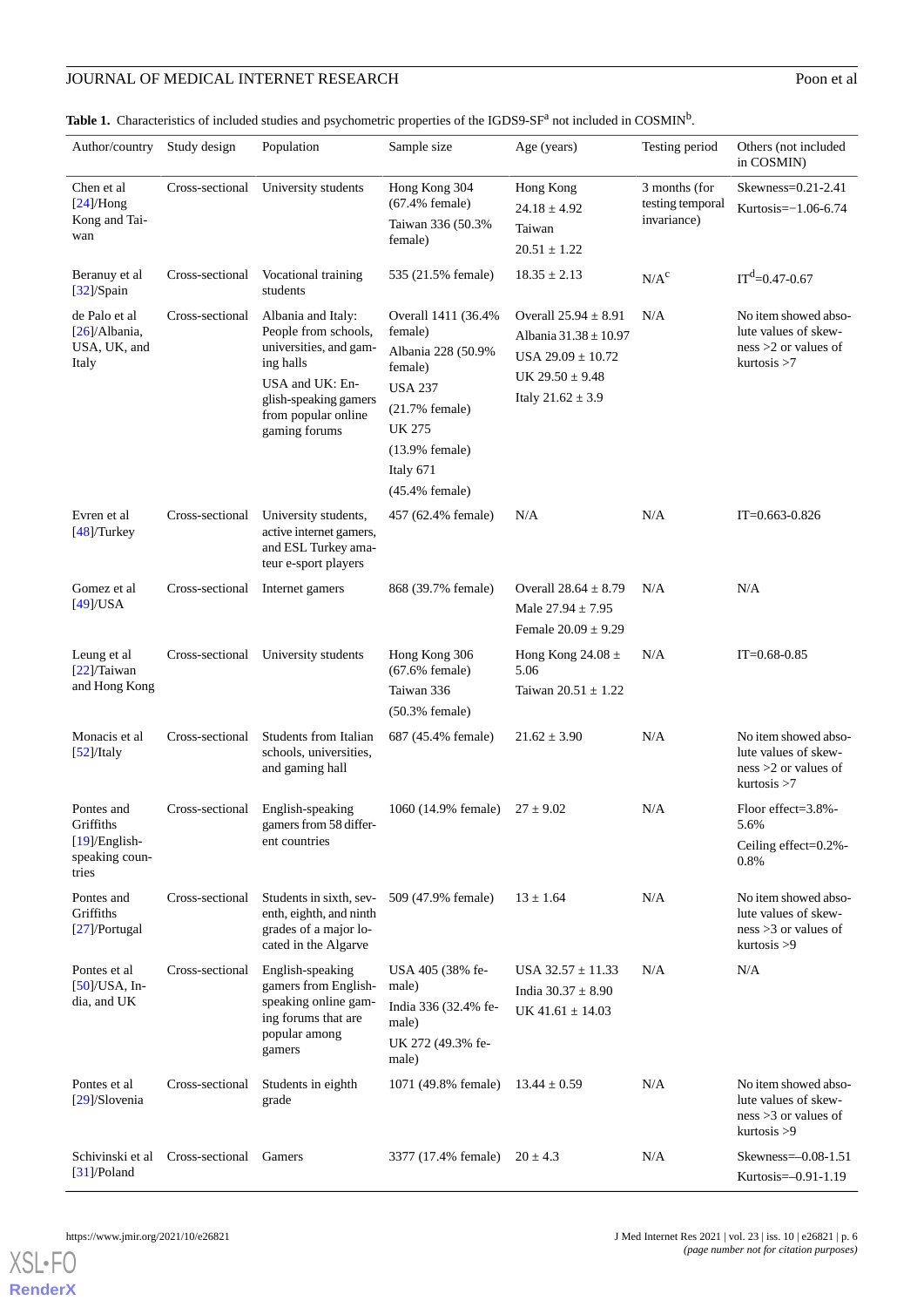# **JOURNAL OF MEDICAL INTERNET RESEARCH** Poon et al

| Author/country                                                  | Study design                                    | Population                                                                                                                                                                                                                                                              | Sample size                                                                                                                          | Age (years)                                                                                                      | Testing period                                                     | Others (not included<br>in COSMIN)                                                                         |
|-----------------------------------------------------------------|-------------------------------------------------|-------------------------------------------------------------------------------------------------------------------------------------------------------------------------------------------------------------------------------------------------------------------------|--------------------------------------------------------------------------------------------------------------------------------------|------------------------------------------------------------------------------------------------------------------|--------------------------------------------------------------------|------------------------------------------------------------------------------------------------------------|
| Severo et al<br>$[28]$ /Brazil                                  | Cross-sectional                                 | High school and col-<br>lege students                                                                                                                                                                                                                                   | 555 (42.5% female)                                                                                                                   | $20.3 \pm 5.4$                                                                                                   | N/A                                                                | No item showed abso-<br>lute values of skew-<br>ness $>3$ or values of<br>kurtosis > 9<br>$IT=0.342-0.668$ |
| Stavropoulos et Longitudinal<br>al $[54]$ /USA<br>and Australia |                                                 | Emerging adults from<br>the general communi-<br>ty who played mas-<br>sively multiplayer on-<br>line (MMO) games                                                                                                                                                        | Australia 61<br>$(26.2%$ female)<br><b>USA 120</b><br>$(40.2%$ female)                                                               | Australia<br>$22.53 \pm 3.04$<br><b>USA</b><br>$22.35 \pm 2.82$                                                  | 60-90 days                                                         | N/A                                                                                                        |
| Wu et al<br>$[30]/$ Iran                                        | Cross-sectional                                 | High school adoles-<br>cents                                                                                                                                                                                                                                            | 2363 (35.2% female)                                                                                                                  | $15.6 \pm 1.2$                                                                                                   | 2 weeks (for<br>testing test-<br>retest reliabili-<br>ty)          | $IT = 0.54 - 0.74$<br>Floor effect=0.8%<br>Ceiling effect=1.8%                                             |
| Yam et al<br>$[23]/\text{Hong}$<br>Kong                         |                                                 | Cross-sectional University students                                                                                                                                                                                                                                     | 307 (67.6% female)                                                                                                                   | $21.64 \pm 8.11$                                                                                                 | N/A                                                                | $IT = 0.527 - 0.724$<br>Floor effect= $21\%$<br>Ceiling effect=0%                                          |
| al $[51]$ /Aus-<br>tralia, USA, and<br>UK                       | Stavropoulos et Cross-sectional Internet gamers |                                                                                                                                                                                                                                                                         | Australia 171 (23.4%<br>female)<br>USA 463 (42.1% fe-<br>male)<br>UK 281 (13.9% fe-<br>male)<br>Total 915<br>$(55.1 \text{ female})$ | Australia $25.72 \pm 5.52$<br>USA $25.23 \pm 2.76$<br>UK 29.49 $\pm$ 9.47<br>Total $15.54 \pm 0.65$              | N/A                                                                | N/A                                                                                                        |
| Arıcak et al<br>$[35]$ Turkey                                   | Cross-sectional                                 | Group 1: Students<br>learning in English in<br>a private institution<br>Group 2: University<br>students learning in<br>English<br>Group 3: Students<br>from fifth grade to fi-<br>nal year of university<br>Group 4: Students in<br>a private teaching insti-<br>tution | Group 1, 35<br>$(54%$ female)<br>Group 2, 33<br>(42% female)<br>Group 3, 455 (46%)<br>female)<br>Group $4, 64$<br>$(48%$ female)     | Group 1, $12.50 \pm 1.20$<br>Group 2, $23.94 \pm 1.52$<br>Group 3, $15.83 \pm 4.16$<br>Group 4, $13.84 \pm 1.59$ | Group $4:2$<br>weeks (for test-<br>ing test-retest<br>reliability) | Floor effect=9%<br>Ceiling effect=0%                                                                       |
| Chen et al<br>$[25]$ /mainland<br>China                         | Cross-sectional                                 | Primary school chil-<br>dren in fourth to sixth<br>grades                                                                                                                                                                                                               | 1108 (51.7% female)                                                                                                                  | $10.37 \pm 0.95$                                                                                                 | N/A                                                                | $IT = 0.55 - 0.76$<br>Floor effect= $24.6\%$<br>Ceiling effect=0%                                          |
| Kim and Ko<br>$[39]$ /Korea                                     | Cross-sectional                                 | Korean internet game<br>users from major on-<br>line gaming forums,<br>universities, counsel-<br>ing centers, and li-<br>braries located in the<br>greater Seoul area,<br>Gyeonggi and<br>Chungcheong<br>Provinces of Korea                                             | 594 (29.6% female)                                                                                                                   | $23.5 \pm 6.29$                                                                                                  | N/A                                                                | $IT = 0.49 - 0.68$                                                                                         |

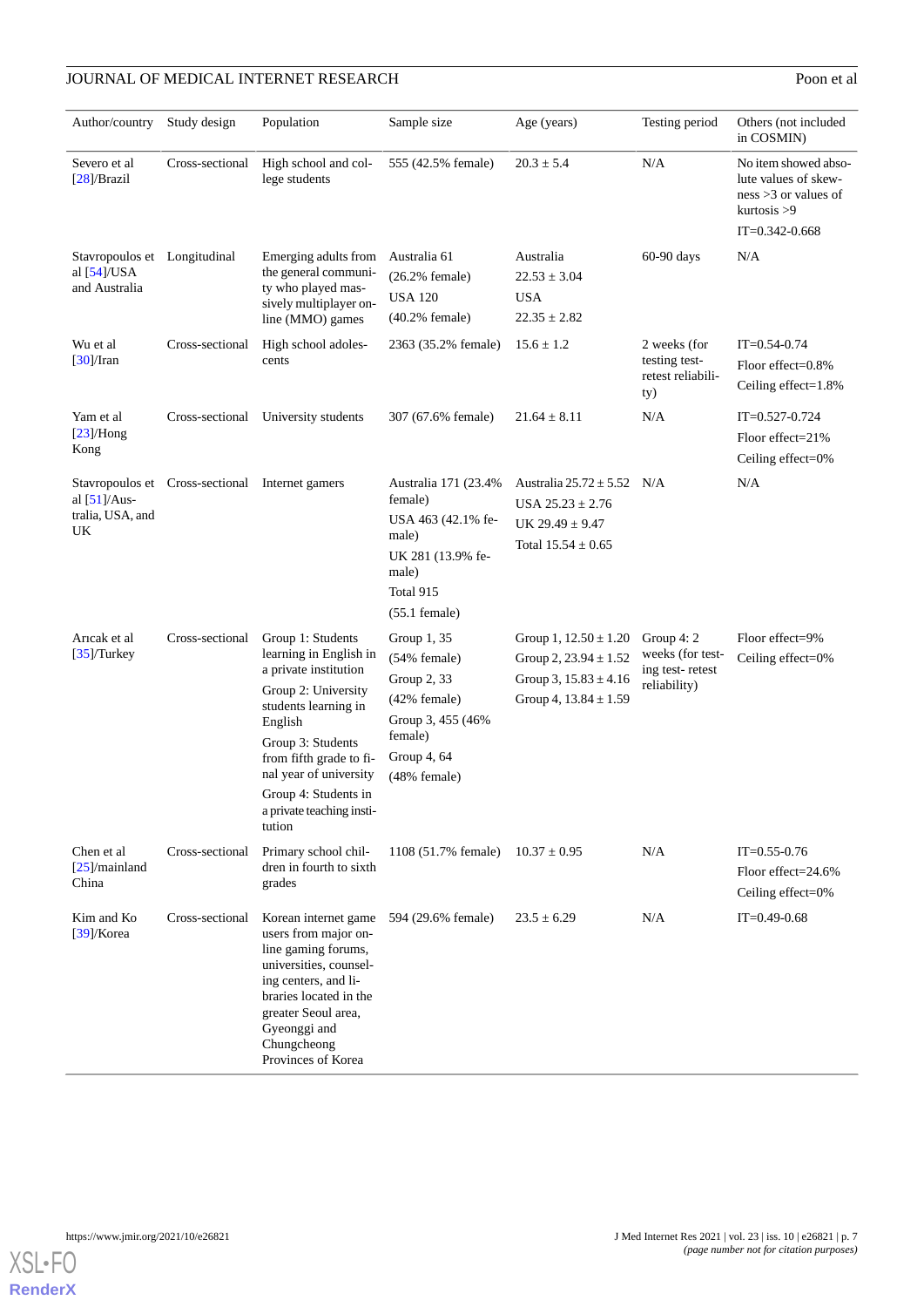# JOURNAL OF MEDICAL INTERNET RESEARCH POOL AND THE SEARCH POOL ASSAULT AND RESEARCH POOL ASSAULT AND RESEARCH POOL ASSAULT AND RESEARCH POOL ASSAULT AND RESEARCH POOL ASSAULT AND RESEARCH POOL ASSAULT AND RESEARCH POOL ASSA

| Author/country                | Study design    | Population                            | Sample size         | Age (years)      | Testing period | Others (not included)<br>in COSMIN)                                                    |
|-------------------------------|-----------------|---------------------------------------|---------------------|------------------|----------------|----------------------------------------------------------------------------------------|
| T'ng and Pau<br>[38]/Malaysia | Cross-sectional | Youth who played<br>MOBA <sup>e</sup> | 1050 (25.1% female) | $21.96 \pm 2.37$ | N/A            | No item showed abso-<br>lute values of skew-<br>ness $>2$ or values of<br>kurtosis > 7 |
|                               |                 |                                       |                     |                  |                | Floor effect= $0.1\%$                                                                  |
|                               |                 |                                       |                     |                  |                | Ceiling effect= $1.7\%$                                                                |

a IGDS9-SF: Internet Gaming Disorder Scale–Short-Form.

<sup>b</sup>COSMIN: COnsensus-based Standards for the selection of health status Measurement Instrument.

 $\rm^cN/A$ : not available.

<sup>d</sup>IT: item-total correlation

<span id="page-7-0"></span><sup>e</sup>MOBA: multiplayer online battle arena

| Psychometric property included in COSMIN <sup>b</sup> | $\mathbf N$ | Meth qual <sup>c</sup> | Result (rating <sup>d</sup> )                                                                                                             |  |
|-------------------------------------------------------|-------------|------------------------|-------------------------------------------------------------------------------------------------------------------------------------------|--|
| Structural validity                                   | 19,049      | $\mathbf I$            | One factor $(+)$<br>$\bullet$                                                                                                             |  |
| Internal consistency                                  | 19,049      | V                      | $.810 - .963$ (+)                                                                                                                         |  |
| Cross-cultural validity                               | 7352        | $\mathbf I$            | Age $(+)$ full invariance<br>Gender (?) partial invariance<br>Time on gaming $(+)$ partial invariance<br>Country $(-)$ partial invariance |  |
| Reliability                                           | 2962        | D                      | $ICCe=.94$<br>Pearson correlation=.756-.87                                                                                                |  |
| Measurement error                                     | 2962        | D                      | $0.16 - 2.27(?)$                                                                                                                          |  |
| Criterion validity                                    | 457         | V                      | $r = .988 (+)$                                                                                                                            |  |
| Concurrent validity                                   | 12,323      | V                      | Absolute $r=.00-.556$<br>Absolute $\beta$ =.103-.663                                                                                      |  |
| Convergent validity                                   | 6149        | V                      | Absolute $r = 0.06 - 0.827$                                                                                                               |  |
| Discriminative validity                               | 1142        | D                      | Significant difference found in age and<br>gender                                                                                         |  |

a IGDS9-SF: Internet Gaming Disorder Scale–Short-Form.

bCOSMIN: Consensus-based Standards for the selection of health status Measurement Instrument.

<sup>c</sup>COSMIN score after removing the sample size item from the rating: V, very good; A, adequate; D, doubtful; I, inadequate; N, not applicable.

<sup>d</sup>Quality score of the measurement property: +, sufficient; -, insufficient; ?, indeterminate.

e ICC: intraclass correlation coefficient.

### **Structural Validity**

All studies reported the structural validity of the IGDS9-SF for the 15 versions (n=19,049). Of the 21 studies, 14 demonstrated very good methodological quality and had a positive rating for the quality of statistical findings; 6 studies with good to excellent methodological quality showed an indeterminate rating on the quality of statistical findings due to the absence of the standardized root-mean-square residual (SRMR; Supplementary Table S1 in [Multimedia Appendix 2](#page-11-5)); and 1 study related to the Turkish version and with poor methodological quality had an indeterminate rating on the quality of statistical findings of

 $X$ SL•F $O$ **[RenderX](http://www.renderx.com/)** structural validity (CFI=.987, root-mean-square error of approximation [RMSEA]=.064).

In addition, one study performed Rasch analysis to test the person separation reliability, person separation index, item separation reliability, and item separation index of the Persian version of the IGDS9-SF. The results showed doubtful methodological quality and a positive rating for the quality of statistical findings (person separation reliability=.86, person separation index=2.50, item separation reliability=1.00, item separation index=28.79). The study also reported an acceptable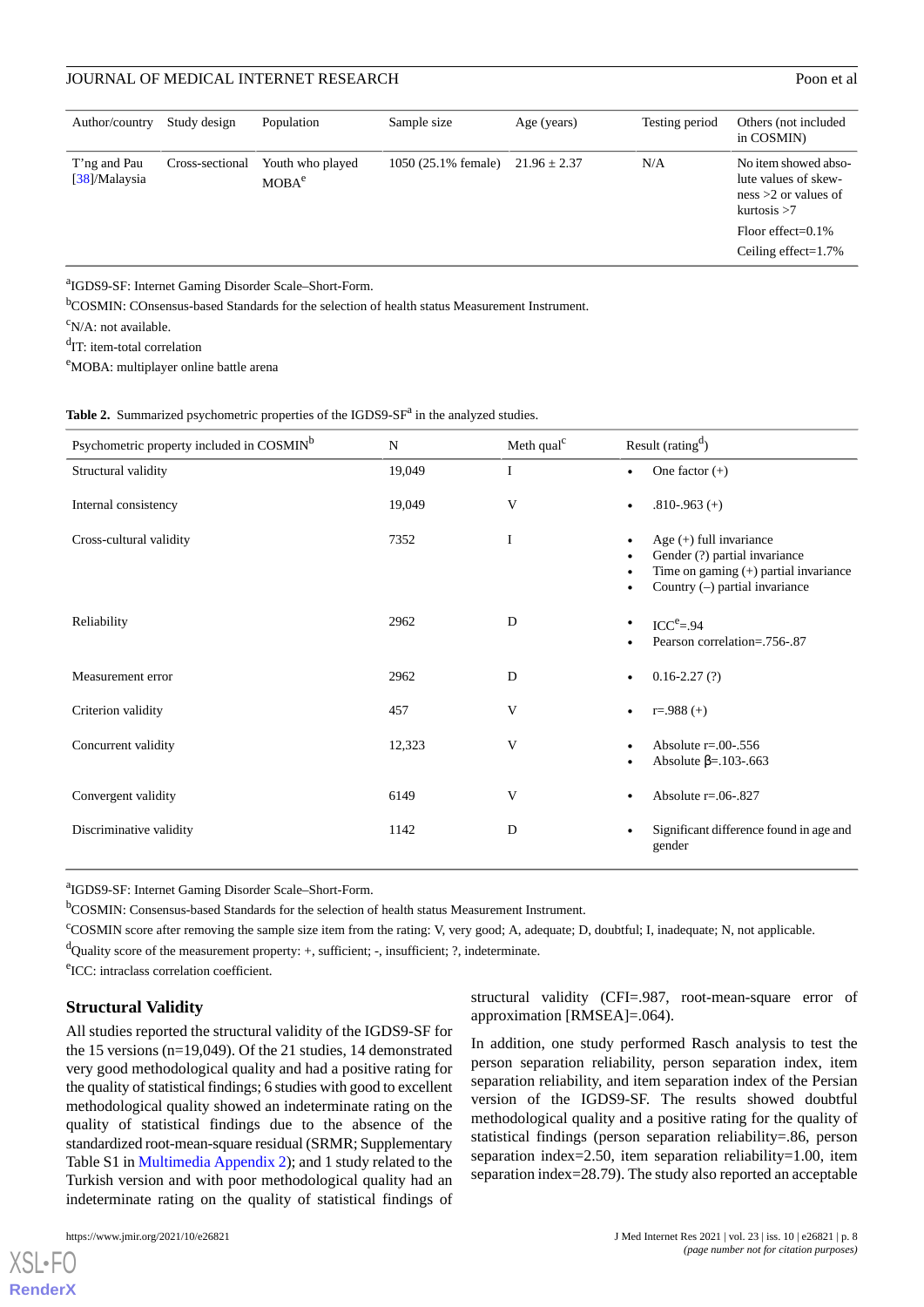range of infit (0.79-1.37) and outfit mean square (0.74-1.34), as well as the range of item difficulties (–1.06-1.57).

# **Internal Consistency**

All studies evaluated the internal consistency of the IGDS9-SF for the 15 versions (n=19,049). All studies had very good methodological quality and showed a positive rating for the quality of statistical findings concerning internal consistency (Cronbach  $\alpha$ =.810-.963 and person separation reliability=.86; see Supplementary Table S1 in [Multimedia Appendix 2\)](#page-11-5).

# **Cross-Cultural Validity/Measurement Invariance**

Of the 21 studies, 9 examined the measurement invariance of the IGDS9-SF across different factors (n=7352; see Supplementary Table S2 in [Multimedia Appendix 2](#page-11-5)). The measurement invariance across age and gender was found to be fully or partially supported in these studies. Furthermore, one study on the Persian version found that partial invariance is supported across hours spent online gaming per week.

In addition, four studies reported the measurement invariance across multiple countries, and one study supported full invariance across the traditional Chinese (Hong Kong and Taiwan) versions. Partial metric and scalar invariance were supported across Albania, the United States, the United Kingdom, and Italy but neither across the United States, the United Kingdom, and India nor across the United States, the United Kingdom, and Australia.

Furthermore, one study examined the differential item functioning (DIF) contrast across gender and time spent gaming using Rasch analysis; three DIF items were found, namely Item 4, "Fail to control or cease gaming activities" concerning gender (DIF contrast=–0.55); item 4 concerning time spent online gaming per week (DIF contrast=–0.67); and item 9, "Jeopardize or lose an important thing because of gaming activity" concerning time spent online gaming per week (DIF contrast=.61).

# **Reliability**

Reliability of the IGDS9-SF was evaluated in four studies on four versions (n=2962). The studies investigated the test-retest reliability of the IGDS9-SF (ie, traditional Chinese [Hong Kong and Taiwan], Persian, and Turkish versions), and all demonstrated fair methodological quality. All studies also demonstrated a positive rating for the quality of statistical findings (Supplementary Table S2 in [Multimedia Appendix 2\)](#page-11-5), indicating the high reliability of the IGDS9-SF.

# **Measurement Error**

The above-mentioned four studies on four versions also examined the measurement errors in using the IGDS9-SF (n=2962; see Supplementary Table S3 in [Multimedia Appendix](#page-11-5) [2\)](#page-11-5). Of the four studies, three demonstrated doubtful methodological quality in traditional Chinese (Hong Kong and Taiwan) and Turkish versions, while the remaining study on the Persian version showed very good methodological quality. The standard error of measurement (SEM) was reported in two studies on the traditional Chinese (Hong Kong and Taiwan) and Persian versions. The SEM range of the four included studies was from 0.16 to 2.27. Given that only one study on the

[XSL](http://www.w3.org/Style/XSL)•FO **[RenderX](http://www.renderx.com/)** traditional Chinese (Hong Kong and Taiwan) versions reported the minimal important change (MIC) in the IGDS9-SF (smallest real difference=.44), the quality of this statistical finding remains indeterminate (Supplementary Table S3 in [Multimedia Appendix](#page-11-5) [2\)](#page-11-5).

# **Criterion Validity**

One study on the Turkish version evaluated criterion validity and showed very good methodological quality (Supplementary Table S3 in [Multimedia Appendix 2](#page-11-5)). This study reported a strong correlation between the IGDS9-SF and the 27-item IGDS (*r*=.988) and demonstrated a positive rating for the quality of statistical findings.

### **Concurrent Validity**

Of the 21 studies, 11 using 11 versions evaluated the concurrent validity of the IGDS9-SF (Supplementary Table S4 in [Multimedia Appendix 2](#page-11-5)). Very good methodological quality was noted in all 11 studies. Given the coefficient range (either the Pearson *r* correlation or the standardized regression coefficient) below 0.7, the rating for the quality of their statistical results was negative.

# **Construct Validity (Convergent and Discriminant)**

Of the 21 studies, 10 evaluated the convergent validity of the IGDS9-SF. Very good methodological quality was demonstrated in seven studies: traditional Chinese (Hong Kong and Taiwan), simplified Chinese, Spanish, Italian, European Portuguese, South American Portuguese, and Korean versions of the IGDS9-SF. Another three studies on the traditional Chinese (Hong Kong and Taiwan), English, and Turkish versions showed inadequate methodological quality. All 10 studies had a positive rating for the statistical quality (Supplementary Table S4 in [Multimedia Appendix 2\)](#page-11-5).

In addition, two studies evaluated the discriminative validity of the IGDS9-SF (Supplementary Table S5 in [Multimedia](#page-11-5) [Appendix 2\)](#page-11-5). Both studies on the Turkish and Italian versions of the IGDS9-SF demonstrated very good methodological quality and had a positive rating for the statistical quality. Furthermore, two studies on the Italian and Turkish versions demonstrated significant gender differences on the IGDS9-SF score, with males having a higher level of IGD than females: *t*(451)=5.73, P=.001, *d*=.54 versus *t*(676.317)=6.61, P<.001. The study on the Italian version also showed significant age differences on the score, with young adults obtaining higher scores than old adults: *t*(648.267)=10.03 and P<.001.

# **Other Psychometric Properties**

# *Floor and Ceiling Effects*

Floor and ceiling effects of the IGDS9-SF were reported in six studies on the English, traditional Chinese (Hong Kong), simplified Chinese, Persian, Turkish, and Malay versions. The study on the English version of the IGDS9-SF reported more gamers at floor-level scores (3.8%-5.6%) than at the ceiling level (0.2%-0.8%). The study on the Persian version of the IGDS9-SF reported a 1.8% ceiling effect and a 0.8% floor effect, whereas studies on the traditional Chinese (Hong Kong) and simplified Chinese versions reported no ceiling effect but a relatively high floor effect (21%-24.6%). Another study on the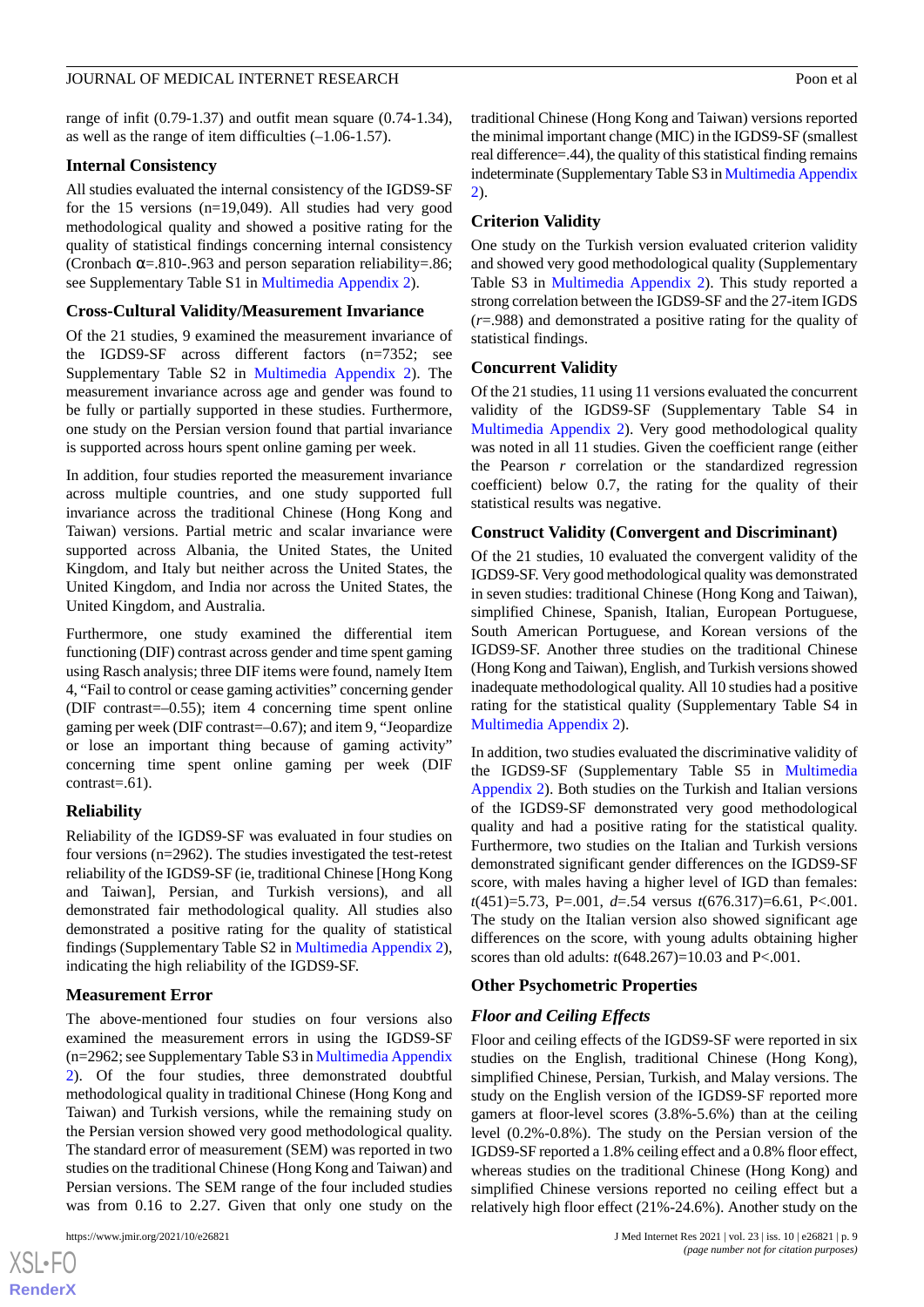Turkish version did not report any ceiling effect of the IGDS9-SF but reported a 9% floor effect. A study on the Malay version of the IGDS9-SF reported a 1.7% ceiling effect and a 0.1% floor effect. Except for the studies on the traditional and simplified Chinese versions, the distribution of scoring on the IGDS9-SF in the related studies indicated acceptable floor and ceiling effects (ie, an effect less than 15%) [\[46](#page-13-19)].

# *IT*

IT was reported in eight studies and ranged from 0.342 to 0.86 ([Table 1\)](#page-5-0). The items with the lowest IT in the Spanish version of the IGDS9-SF were item 7 ("Have you deceived any of your significant others because of the amount of your gaming activity?") and item 8 ("Do you play to temporarily escape or relieve a negative mood?") (IT=.47), while the lowest IT was in the traditional Chinese (Taiwan) version, which was found for item 5 ("Have you lost interest in previous hobbies because of your engagement with gaming?") and item 7 ("Have you deceived any of your significant others because the amount of your gaming activity?") (IT=.74).

Two studies on the traditional Chinese (Hong Kong) and Turkish versions also had the lowest IT correlation on item 7 (IT=.663-.68). Item 9 ("Have you jeopardized an important relationship, job, or educational or career opportunity because of your gaming activity?") demonstrated the lowest IT in the South American Portuguese, traditional Chinese (Hong Kong), and simplified Chinese versions (IT=.342-.55), while the item with the lowest IT in the Persian version was item 4 ("Do you systematically fail when trying to control or cease your gaming activity?")  $(T=54)$ .

# *Discussion*

# **Principal Findings**

The quality of methodology and the quality of statistical findings for each psychometric property of the IGDS9-SF were evaluated for all 21 eligible studies. The evidence regarding the psychometric properties of the IGDS9-SF was summarized based on the existing evidence. In general, the IGDS9-SF demonstrated good internal consistency, although some items did not have satisfactory IT, especially items 7 (Spanish, Chinese, South American Portuguese, Turkish and Persian), 8 (Spanish, Chinese, and South American Portuguese), and 9 (Chinese, South American Portuguese, Turkish, and Persian). However, the IGDS9-SF has excellent criterion validity, as evidenced by the strong correlation with the 27-item IGDS [\[20\]](#page-12-13). Furthermore, the IGDS9-SF can distinguish different subgroups when assessing disordered gaming, with measurement invariance supported across both gender and age. In addition, the structure validity of the IGDS9-SF has been verified as a unidimensional structure among all 21 studies. Based on the aforementioned findings, the IGDS9-SF can best be used for clinicians to assess an individual's IGD severity level.

# **Internal Consistency and IT**

All nine items of the IGDS9-SF demonstrated satisfactory IT (greater than 0.4) [[22](#page-12-15)[,23](#page-12-18),[25](#page-12-17)[,30](#page-13-4),[32](#page-13-6)[,48](#page-14-1)], except for items 7, 8, and 9 in one specific study [\[28](#page-13-2)]. Several plausible reasons for the unsatisfactory ITs are discussed here. The deception criterion

(ie, item 7) may be influenced by the living status and external attitudes (eg, parents' perception) on gaming behaviors [[55](#page-14-8)[,56](#page-14-9)] and therefore may be less associated with other IGDS9-SF items. According to previous findings, parents of a child living with them and indulging in excessive online gaming are usually aware of their child's problematic gaming behavior and thus deception may not be a central IGD symptom [\[40](#page-13-13)]. This idea is supported by studies showing that the deception criterion is not associated with higher IGD severity [\[10](#page-12-5)]. If the severity of IGD in the population included is not high, a low IT may be reported. Furthermore, the deception criterion has shown low diagnostic accuracy in discriminating disordered gamers from nonproblematic gamers in previous studies due to the acceptability and accessibility of the internet [\[55](#page-14-8)] as well as the age of population investigated [[40\]](#page-13-13).

In relation to compromising occupation/education or a significant relationship due to the involvement in gaming (ie, item 9), a simpler criterion that only covers occupational/educational aspects is more appropriate than concurrently conflating relationships and occupational/educational loss [[56\]](#page-14-9). For instance, the item may have greater clinical utility if it is split into two (ie, one reflecting the compromising of occupation/education and the other reflecting the compromising of significant relationships). Moreover, because the majority of the studies reviewed recruited individuals in full-time education, these particular participants might not feel that they have compromised their education, when responding to this item.

The behavior of escaping from adverse moods by gaming (ie, item 8) is reported as a criterion that is unable to differentiate between disordered and nondisordered gamers [\[57](#page-14-10)]. Internet use as a form of escapism could be considered as a coping strategy of a nondisordered gamer as much as that of a disordered gamer [[58\]](#page-14-11). It is further supported by other studies showing that item 8 has the lowest specificity and diagnostic accuracy in discriminating disordered gamers and nondisordered gamers [\[20](#page-12-13),[40\]](#page-13-13).

### **Validity**

The IGDS9-SF demonstrated a strong correlation with the 27-item IGDS [\[48](#page-14-1)], showing good criterion validity as expected. Like the IGDS9-SF, the 27-item IGDS was developed in accordance with the nine IGD criteria in the DSM-5. Therefore, the criterion validity of the IGDS9-SF is illustrated by the strong correlation observed with another psychometric test developed using the same DSM-5 criteria (ie, the 27-item IGDS) to measure IGD.

In addition to criterion validity, the concurrent validity of the IGDS9-SF was supported by the positive correlation between the IGDS9-SF score and the hours spent on online activities (eg, smartphone use, social media use, and gaming), with the correlations between the IGDS9-SF and gaming frequency being the most significant [[19,](#page-12-12)[22](#page-12-15),[24,](#page-12-16)[25](#page-12-17),[28-](#page-13-2)[31\]](#page-13-5). This implies that the frequency of gaming is positively associated with the severity of IGD.

In addition, a positive association was found between IGDS9-SF scores and three psychological symptoms (ie, depression,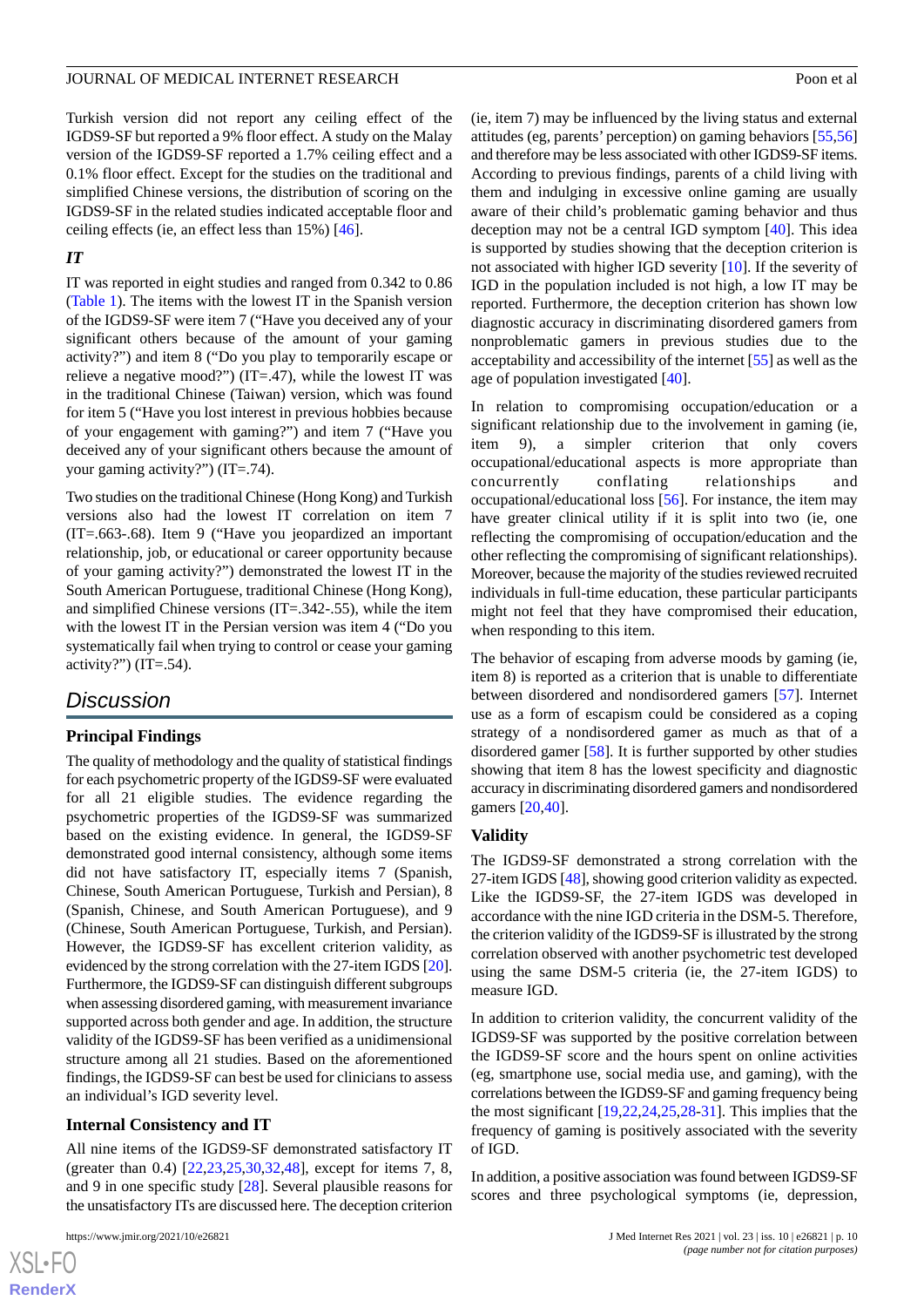anxiety, and stress) [\[25](#page-12-17),[30\]](#page-13-4). This finding indicates that individuals with IGD might have a higher chance of suffering from mental distress, as evidenced by recent longitudinal findings [[59\]](#page-14-12). One of the potential reasons underpinning this phenomenon might be the fact that excessive use of the internet can result in social withdrawal when an individual engages in gaming with features encouraging social disconnection (eg, features that increase social comparison and rumination [[60,](#page-14-13)[61\]](#page-14-14)), which may lead to poorer psychological well-being among a minority of individuals [[62\]](#page-14-15). This idea is also aligned with the time displacement hypothesis, which posits that the development and maintenance of social relationships require continuous commitment toward understanding, learning about other individuals, and communicating with them [[63\]](#page-14-16).

Although the IGDS9-SF is positively associated with other similar measures (eg, Mobile Phone-Related Experiences Questionnaire [CERM] and Online Gambling Disorder Questionnaire [OGD-Q]) [\[22](#page-12-15)-[25,](#page-12-17)[32](#page-13-6),[52\]](#page-14-3), it only shows low-to-moderate correlation in most of the studies reviewed (*r*=.06-.440) [\[22](#page-12-15)-[24,](#page-12-16)[32\]](#page-13-6). The aforementioned measurements mainly focus on the conflicts and problems of smartphone use, social media use, and online gambling. These results show that the association of IGD with online gaming is greater than that with social media use or mobile phone use, which reaffirms that the IGDS9-SF has adequate psychometric properties when assessing the specific construct of IGD. One study showed an expected negative correlation between the IGDS9-SF and KIDSCREEN-27 [[32\]](#page-13-6)—an instrument assessing the quality of life—further supporting the notion that more severe IGD levels will likely lead to a poorer quality of life, such as physical or psychological well-being (eg, [[59](#page-14-12)[,64](#page-14-17)]).

#### **Factor Structure and Measurement Invariance**

All 21 studies demonstrated the unidimensional structure of the IGDS9-SF and were supported by both confirmatory factor analysis and Rasch analysis. All factor loadings reported across the studies reviewed were satisfactory. Moreover, measurement invariance across gender  $[22,25,30,52]$  $[22,25,30,52]$  $[22,25,30,52]$  $[22,25,30,52]$  $[22,25,30,52]$  $[22,25,30,52]$  and age  $[32,52]$  $[32,52]$  was fully supported in most studies. However, measurement invariance across countries [[26,](#page-13-0)[50](#page-14-6),[51\]](#page-14-2) and time spent gaming [[30\]](#page-13-4) was only partially supported. This phenomenon might be associated with the key cultural differences between the individualistic and collectivist countries. Research also suggests that cultural differences might be a plausible reason affecting the response patterns of psychometric instruments [[65\]](#page-14-18).

# **Item Response Theory and Rasch Analysis**

In addition to the most commonly used classical test theory (CTT) in the included studies, only two included studies used item response theory (or Rasch analysis) [[31,](#page-13-5)[49](#page-14-5)] for a better understanding of the psychometric properties of the IGD criteria beyond CTT. There is currently insufficient evidence on Rasch findings regarding the IGDS9-SF, given the scarcity of studies, and therefore future studies using Rasch-based models are required to provide further psychometric information about the IGDS9-SF.

#### **Strengths and Limitations**

This systematic review had several strengths. First, a comprehensive search strategy was adopted to identify and evaluate potential studies. Second, the review evaluated studies with an accepted set of criteria, that is, both methodological quality (COSMIN) and statistical quality. Moreover, all 21 eligible studies included for evaluation in the systematic review had the strength of having good sample sizes (ie, N>100) based on the COSMIN risk-of-bias checklist. Therefore, this review took advantage of the good sample sizes of the studies evaluated to increase the accuracy in the summarized psychometric properties of the IGDS9-SF.

This review also had potential limitations. In the study selection stage, the language was limited to only English and each included study was assessed by only two authors (and these authors were not necessarily the same two for each paper). More specifically, although consensus was achieved in accordance with COSMIN guidelines, the authors who rated the quality of each study may have used slightly varied rating styles. Nevertheless, the COSMIN guidelines provided clear and concrete instructions for the evaluation of the studies, so the use of different authors in the study evaluation made it unlikely that this led to serious bias. Additionally, evaluation of the results was verified by the corresponding author, who is an expert psychometrician, which further minimized the possibility of evaluation bias. Some psychometric properties of the IGDS9-SF (eg, responsiveness) were not evaluated in any of the eligible studies. More specifically, responsiveness as an important psychometric property to understand whether an instrument is sensitive in detecting change was not carried out in any of the 21 studies. Further studies investigating responsiveness are therefore required. Finally, this systematic review did not use the Google Scholar database to supplement the literature search concerning the psychometric properties of the IGDS9-SF. Therefore, some studies may have been missed in this systematic review.

### **Implications for Clinical Practice and Future Directions**

The IGDS9-SF was designed both as a brief screening tool to assist clinicians in assessing IGD severity as well as for use in epidemiological studies [[19\]](#page-12-12). Given that disordered gaming has been recognized by both the APA [\[13](#page-12-8)] and the World Health Organization [[66\]](#page-14-19), clinicians and other mental health professionals need to have a robust psychometric tool to assess IGD. Therefore, this review provides strong evidence enabling practitioners to better understand the psychometric features of the IGDS9-SF.

In sum, the IGDS9-SF is a time-efficient and psychometrically sound tool that can help clinicians screen for potential patients who may need more detailed clinical evaluation regarding their gaming behaviors. The use of the IGDS9-SF may also help in busy clinical settings by saving evaluation time in diagnosing and assessing IGD in patients. Indeed, a recent review of all screening instruments currently available for disordererd gaming (n=32) reported that the IGDS9-SF was among the best tools with regard to its psychometric properties when compared with all the others similar tools [\[21](#page-12-14)]. In terms of administration, the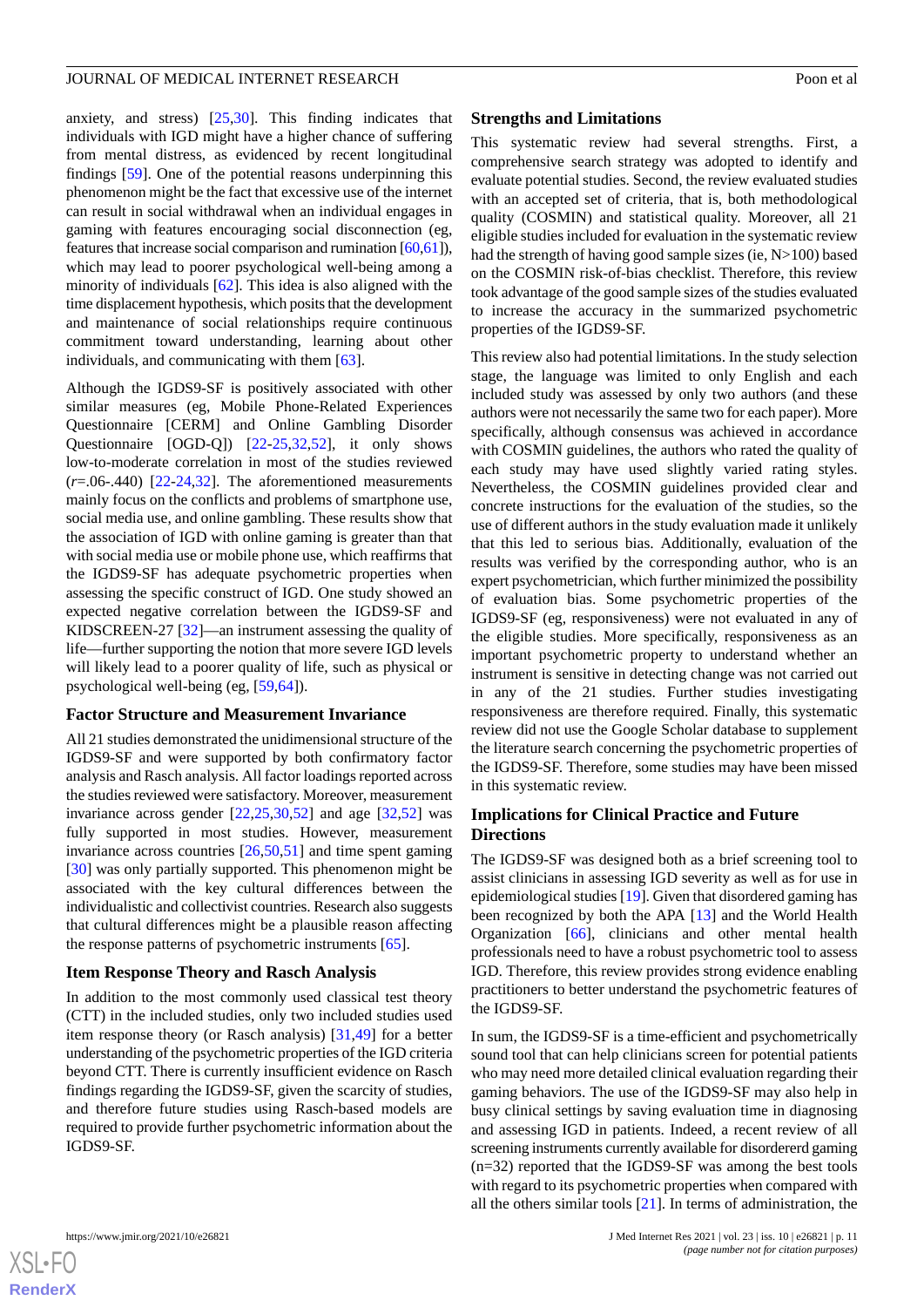IGDS9-SF takes only a few minutes for individuals to complete it by themselves. This can substantially reduce the time for clinicians to diagnose and assess IGD symptoms. To this end, clinical studies have suggested adopting a cutoff of 32 points when diagnosing between disordered and nondisordered gamers [[67\]](#page-14-20). Moreover, due to the robust psychometric properties reported across 15 language versions, the IGDS9-SF can also be used in worldwide epidemiological studies examining IGD [[40\]](#page-13-13). Given its brevity and multilanguage capability, the IGDS9-SF can be used in collecting valid and reliable data concerning IGD symptoms in a practical and efficient way that minimizes survey fatigue and can also be used for cross-cultural comparisons in different countries to help advance our understanding of IGD.

### **Conclusion**

This systematic review summarized and reviewed evidence from various populations regarding the IGDS9-SF with regard to its structural validity, internal consistency, cross-cultural validity/measurement invariance, reliability, measurement error, criterion validity, convergent validity, and discriminative or known-group validity. Overall, there was strong evidence demonstrating that the IGDS9-SF has good internal consistency and excellent criterion validity for wide-ranging populations. Responsiveness and reliability as two important psychometric properties of the IGDS9-SF require more evidence because few studies have evaluated them. Regarding the psychometric evidence of different language versions, it was found that all versions of the IGDS9-SF present strong psychometric properties, except for the concurrent validity of the traditional Chinese (Hong Kong and Taiwan), simplified Chinese, Polish, and Persian versions. As such, the psychometric properties of the IGDS9-SF are robust, and the findings regarding its cross-cultural psychometric features in different language versions have been further clarified. Therefore, the IGDS9-SF can be used widely within clinical and research settings.

# **Acknowledgments**

The authors acknowledge financial support from the Ministry of Science and Technology, Taiwan (MOST 110-2410-H-006-115), the 2021 Southeast and South Asia and Taiwan Universities Joint Research Scheme (NCKU 31), and the Higher Education Sprout Project, Ministry of Education to the Headquarters of University Advancement at National Cheng Kung University (NCKU). MDG and HMP are the developers of the IGDS9-SF.

# **Authors' Contributions**

LYJP, TYJC, SWTM, LYN, YLEW, C-YL, and C-WC designed the study and wrote the protocol. SWTM and YLEW conducted literature searches and screened the eligibility. TYJC, LYN, and LYJP were involved in the discussion of eligibility. TYJC, SWTM, LYN, LYJP, and YLEW provided summaries of previous research studies. LYJP, TYJC, SWTM, LYN, YLEW, C-YL, and C-WC wrote the first draft of the manuscript. C-YL and AHP registered the systematic review. AHP, MDG, and HMP critically reviewed the manuscript. HMP helped in drafting and revising the final version of the manuscript. All authors have approved the final manuscript.

# <span id="page-11-4"></span>**Conflicts of Interest**

None declared. The Internet Gaming Disorder Scale–Short-Form is not a commercial instrument. Therefore, both MDG and HMP have no conflicts of interest.

# <span id="page-11-5"></span>**Multimedia Appendix 1**

Database search. [[DOCX File , 18 KB](https://jmir.org/api/download?alt_name=jmir_v23i10e26821_app1.docx&filename=fc91ebf8d93e3f66d5308e35b1ad8a6d.docx)-[Multimedia Appendix 1\]](https://jmir.org/api/download?alt_name=jmir_v23i10e26821_app1.docx&filename=fc91ebf8d93e3f66d5308e35b1ad8a6d.docx)

# <span id="page-11-0"></span>**Multimedia Appendix 2**

<span id="page-11-1"></span>Results of studies on measurement properties. [[DOCX File , 63 KB](https://jmir.org/api/download?alt_name=jmir_v23i10e26821_app2.docx&filename=ec328a80eff2e72e6a648a0a7e190eba.docx)-[Multimedia Appendix 2\]](https://jmir.org/api/download?alt_name=jmir_v23i10e26821_app2.docx&filename=ec328a80eff2e72e6a648a0a7e190eba.docx)

### <span id="page-11-2"></span>**References**

- <span id="page-11-3"></span>1. Lee C, Tsai M, Liang Y, Strong C, Lin C. Adolescent internet use and social integration: analysis from a longitudinal cohort survey. Journal of Adolescent Health 2016 Feb;58(2):S73-S74. [doi: [10.1016/j.jadohealth.2015.10.159\]](http://dx.doi.org/10.1016/j.jadohealth.2015.10.159)
- 2. Tsai M, Strong C, Chen W, Lee C, Lin C. Longitudinal impacts of pubertal timing and weight status on adolescent internet use: analysis from a cohort study of Taiwanese youths. PLoS One 2018 May 24;13(5):e0197860 [[FREE Full text\]](https://dx.plos.org/10.1371/journal.pone.0197860) [doi: [10.1371/journal.pone.0197860\]](http://dx.doi.org/10.1371/journal.pone.0197860) [Medline: [29795649](http://www.ncbi.nlm.nih.gov/entrez/query.fcgi?cmd=Retrieve&db=PubMed&list_uids=29795649&dopt=Abstract)]
- 3. Agbaria Q. Internet addiction and aggression: the mediating roles of self-control and positive affect. Int J Ment Health Addiction 2020 Jan 14;19(4):1227-1242 [[FREE Full text](https://doi.org/10.1007/s11469-019-00220-z)] [doi: [10.1007/s11469-019-00220-z\]](http://dx.doi.org/10.1007/s11469-019-00220-z)
- 4. Gu M. A longitudinal study of daily hassles, internet expectancy, self-control, and problematic internet use in Chinese adolescents: a moderated mediation model. Personality and Individual Differences 2020 Jan;152:109571 [\[FREE Full text](https://doi.org/10.1016/j.paid.2019.109571)] [doi: [10.1016/j.paid.2019.109571\]](http://dx.doi.org/10.1016/j.paid.2019.109571)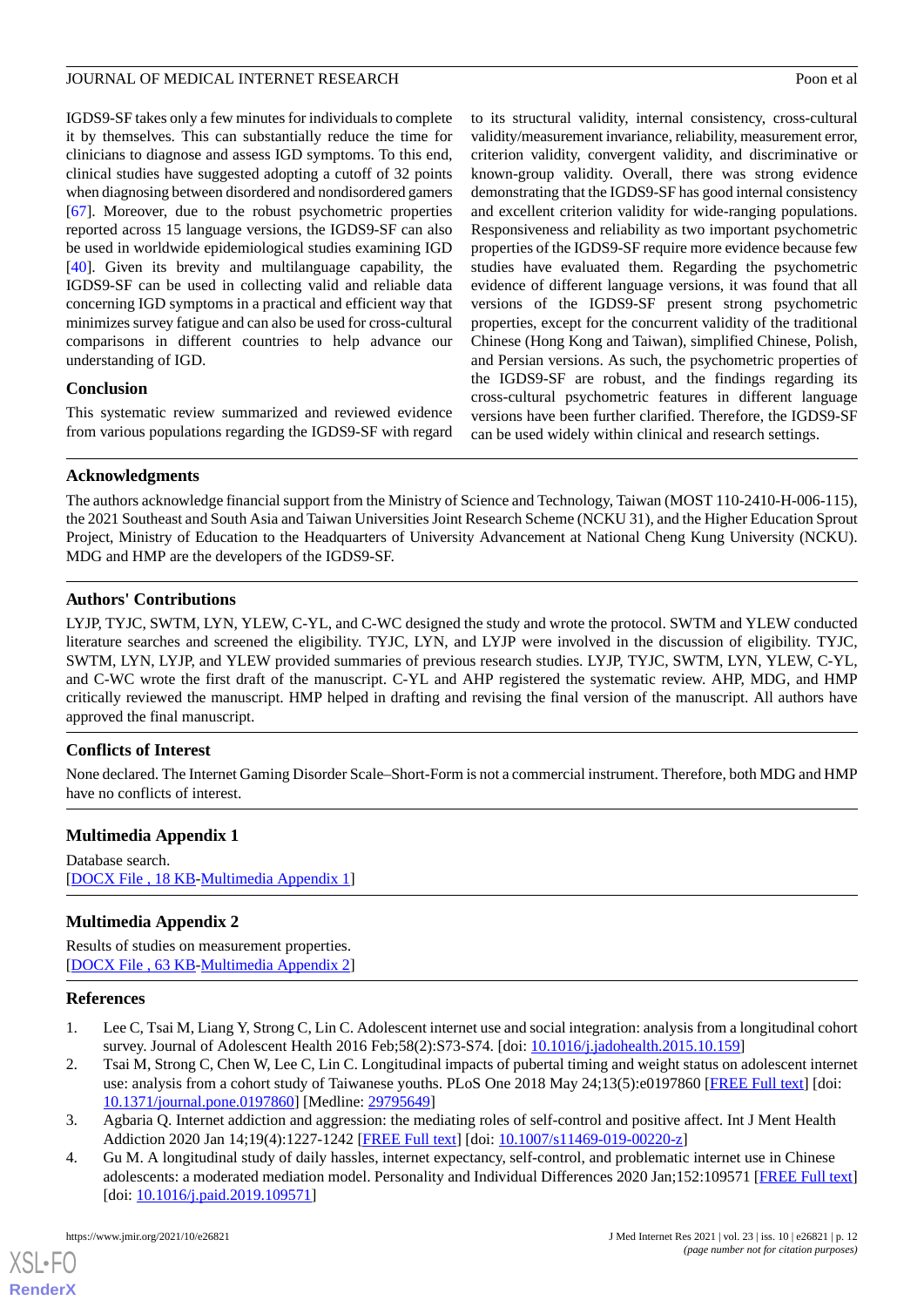# JOURNAL OF MEDICAL INTERNET RESEARCH POOP POOP CONTROL INTERNET RESEARCH

- <span id="page-12-0"></span>5. Pontes HM, Taylor M, Stavropoulos V. Beyond "Facebook addiction": the role of cognitive-related factors and psychiatric distress in social networking site addiction. Cyberpsychol Behav Soc Netw 2018 Apr;21(4):240-247. [doi: [10.1089/cyber.2017.0609](http://dx.doi.org/10.1089/cyber.2017.0609)] [Medline: [29589972](http://www.ncbi.nlm.nih.gov/entrez/query.fcgi?cmd=Retrieve&db=PubMed&list_uids=29589972&dopt=Abstract)]
- <span id="page-12-1"></span>6. Mandryk RL, Frommel J, Armstrong A, Johnson D. How passion for playing World of Warcraft predicts in-game social capital, loneliness, and wellbeing. Front Psychol 2020 Sep 15;11:2165 [\[FREE Full text\]](https://doi.org/10.3389/fpsyg.2020.02165) [doi: [10.3389/fpsyg.2020.02165](http://dx.doi.org/10.3389/fpsyg.2020.02165)] [Medline: [33071843](http://www.ncbi.nlm.nih.gov/entrez/query.fcgi?cmd=Retrieve&db=PubMed&list_uids=33071843&dopt=Abstract)]
- <span id="page-12-3"></span><span id="page-12-2"></span>7. Stevens MW, Dorstyn D, Delfabbro PH, King DL. Global prevalence of gaming disorder: a systematic review and meta-analysis. Aust N Z J Psychiatry 2021 Jun 07;55(6):553-568. [doi: [10.1177/0004867420962851\]](http://dx.doi.org/10.1177/0004867420962851) [Medline: [33028074](http://www.ncbi.nlm.nih.gov/entrez/query.fcgi?cmd=Retrieve&db=PubMed&list_uids=33028074&dopt=Abstract)]
- <span id="page-12-4"></span>8. Wong HY, Mo HY, Potenza MN, Chan MNM, Lau WM, Chui TK, et al. Relationships between severity of internet gaming disorder, severity of problematic social media use, sleep quality and psychological distress. Int J Environ Res Public Health 2020 Mar 13;17(6):1879 [\[FREE Full text\]](https://www.mdpi.com/resolver?pii=ijerph17061879) [doi: [10.3390/ijerph17061879\]](http://dx.doi.org/10.3390/ijerph17061879) [Medline: [32183188](http://www.ncbi.nlm.nih.gov/entrez/query.fcgi?cmd=Retrieve&db=PubMed&list_uids=32183188&dopt=Abstract)]
- <span id="page-12-5"></span>9. Griffiths M, Király O, Pontes H, Demetrovics Z. An overview of problematic gaming. In: Aboujaoude E, Starcevic V, editors. Mental Health in the Digital Age. Grave Dangers, Great Promise. Oxford: Oxford University Press; 2015:A-45.
- <span id="page-12-6"></span>10. Király O, Sleczka P, Pontes HM, Urbán R, Griffiths MD, Demetrovics Z. Validation of the Ten-Item Internet Gaming Disorder Test (IGDT-10) and evaluation of the nine DSM-5 internet gaming disorder criteria. Addict Behav 2017 Jan;64:253-260. [doi: [10.1016/j.addbeh.2015.11.005](http://dx.doi.org/10.1016/j.addbeh.2015.11.005)] [Medline: [26632194\]](http://www.ncbi.nlm.nih.gov/entrez/query.fcgi?cmd=Retrieve&db=PubMed&list_uids=26632194&dopt=Abstract)
- <span id="page-12-7"></span>11. Jo YS, Bhang SY, Choi JS, Lee HK, Lee SY, Kweon Y. Clinical Characteristics of diagnosis for internet gaming disorder: comparison of DSM-5 IGD and ICD-11 GD diagnosis. J Clin Med 2019 Jun 28;8(7):945 [[FREE Full text](https://www.mdpi.com/resolver?pii=jcm8070945)] [doi: [10.3390/jcm8070945\]](http://dx.doi.org/10.3390/jcm8070945) [Medline: [31261841\]](http://www.ncbi.nlm.nih.gov/entrez/query.fcgi?cmd=Retrieve&db=PubMed&list_uids=31261841&dopt=Abstract)
- <span id="page-12-8"></span>12. Young KS. Internet addiction: the emergence of a new clinical disorder. CyberPsychol Behav 1998 Jan;1(3):237-244. [doi: [10.1089/cpb.1998.1.237](http://dx.doi.org/10.1089/cpb.1998.1.237)]
- <span id="page-12-9"></span>13. American Psychiatric Association. Diagnostic and Statistical Manual of Mental Disorders (DSM-5®). Arlington, VA: American Psychiatric Publication; 2013.
- 14. Chen JH, Zhang MX, Ko C, Tong KK, Yu SM, Sou EKL, et al. The development of a screening tool for Chinese disordered gamers: the Chinese Internet Gaming Disorder Checklist (C-IGDC). Int J Environ Res Public Health 2020 May 14;17(10):3412 [[FREE Full text\]](https://www.mdpi.com/resolver?pii=ijerph17103412) [doi: [10.3390/ijerph17103412\]](http://dx.doi.org/10.3390/ijerph17103412) [Medline: [32422914\]](http://www.ncbi.nlm.nih.gov/entrez/query.fcgi?cmd=Retrieve&db=PubMed&list_uids=32422914&dopt=Abstract)
- 15. Jo S, Yim HW, Lee H, Lee HC, Choi J, Baek K. The Internet Game Use-Elicited Symptom Screen proved to be a valid tool for adolescents aged 10-19 years. Acta Paediatr 2018 Mar 27;107(3):511-516. [doi: [10.1111/apa.14087](http://dx.doi.org/10.1111/apa.14087)] [Medline: [28940637](http://www.ncbi.nlm.nih.gov/entrez/query.fcgi?cmd=Retrieve&db=PubMed&list_uids=28940637&dopt=Abstract)]
- <span id="page-12-11"></span><span id="page-12-10"></span>16. Pan Y, Chiu Y, Lin Y. Development of the Problematic Mobile Gaming Questionnaire and prevalence of mobile gaming addiction among adolescents in Taiwan. Cyberpsychol Behav Soc Netw 2019 Oct 01;22(10):662-669. [doi: [10.1089/cyber.2019.0085](http://dx.doi.org/10.1089/cyber.2019.0085)] [Medline: [31613156](http://www.ncbi.nlm.nih.gov/entrez/query.fcgi?cmd=Retrieve&db=PubMed&list_uids=31613156&dopt=Abstract)]
- <span id="page-12-12"></span>17. Pontes HM. Current practices in the clinical and psychometric assessment of internet gaming disorder in the era of the DSM-5: a mini review of existing assessment tools. Ment Health Addict Res 2016;1(1):18-19. [doi: [10.15761/mhar.1000105\]](http://dx.doi.org/10.15761/mhar.1000105)
- <span id="page-12-13"></span>18. Pontes HM, Király O, Demetrovics Z, Griffiths MD. The conceptualisation and measurement of DSM-5 internet gaming disorder: the development of the IGD-20 test. PLoS One 2014 Oct 14;9(10):e110137 [[FREE Full text](https://dx.plos.org/10.1371/journal.pone.0110137)] [doi: [10.1371/journal.pone.0110137\]](http://dx.doi.org/10.1371/journal.pone.0110137) [Medline: [25313515](http://www.ncbi.nlm.nih.gov/entrez/query.fcgi?cmd=Retrieve&db=PubMed&list_uids=25313515&dopt=Abstract)]
- <span id="page-12-14"></span>19. Pontes HM, Griffiths MD. Measuring DSM-5 internet gaming disorder: development and validation of a short psychometric scale. Computers in Human Behavior 2015 Apr;45:137-143. [doi: [10.1016/j.chb.2014.12.006\]](http://dx.doi.org/10.1016/j.chb.2014.12.006)
- <span id="page-12-15"></span>20. Lemmens JS, Valkenburg PM, Gentile DA. The Internet Gaming Disorder Scale. Psychol Assess 2015 Jun;27(2):567-582. [doi: [10.1037/pas0000062\]](http://dx.doi.org/10.1037/pas0000062) [Medline: [25558970](http://www.ncbi.nlm.nih.gov/entrez/query.fcgi?cmd=Retrieve&db=PubMed&list_uids=25558970&dopt=Abstract)]
- 21. King DL, Chamberlain SR, Carragher N, Billieux J, Stein D, Mueller K, et al. Screening and assessment tools for gaming disorder: a comprehensive systematic review. Clin Psychol Rev 2020 Apr;77:101831 [[FREE Full text](https://linkinghub.elsevier.com/retrieve/pii/S0272-7358(20)30019-2)] [doi: [10.1016/j.cpr.2020.101831](http://dx.doi.org/10.1016/j.cpr.2020.101831)] [Medline: [32143109](http://www.ncbi.nlm.nih.gov/entrez/query.fcgi?cmd=Retrieve&db=PubMed&list_uids=32143109&dopt=Abstract)]
- <span id="page-12-18"></span><span id="page-12-16"></span>22. Leung H, Pakpour AH, Strong C, Lin Y, Tsai M, Griffiths MD, et al. Measurement invariance across young adults from Hong Kong and Taiwan among three internet-related addiction scales: Bergen Social Media Addiction Scale (BSMAS), Smartphone Application-Based Addiction Scale (SABAS), and Internet Gaming Disorder Scale-Short Form (IGDS-SF9) (Study Part A). Addict Behav 2020 Feb;101:105969. [doi: [10.1016/j.addbeh.2019.04.027\]](http://dx.doi.org/10.1016/j.addbeh.2019.04.027) [Medline: [31078344](http://www.ncbi.nlm.nih.gov/entrez/query.fcgi?cmd=Retrieve&db=PubMed&list_uids=31078344&dopt=Abstract)]
- <span id="page-12-17"></span>23. Yam C, Pakpour AH, Griffiths MD, Yau W, Lo CM, Ng JMT, et al. Psychometric testing of three Chinese online-related addictive behavior instruments among Hong Kong University students. Psychiatr Q 2019 Mar 16;90(1):117-128. [doi: [10.1007/s11126-018-9610-7\]](http://dx.doi.org/10.1007/s11126-018-9610-7) [Medline: [30328020](http://www.ncbi.nlm.nih.gov/entrez/query.fcgi?cmd=Retrieve&db=PubMed&list_uids=30328020&dopt=Abstract)]
- 24. Chen I, Strong C, Lin Y, Tsai M, Leung H, Lin C, et al. Time invariance of three ultra-brief internet-related instruments: Smartphone Application-Based Addiction Scale (SABAS), Bergen Social Media Addiction Scale (BSMAS), and the nine-item Internet Gaming Disorder Scale-Short Form (IGDS-SF9) (study part B). Addict Behav 2020 Feb;101:105960. [doi: [10.1016/j.addbeh.2019.04.018\]](http://dx.doi.org/10.1016/j.addbeh.2019.04.018) [Medline: [31072648\]](http://www.ncbi.nlm.nih.gov/entrez/query.fcgi?cmd=Retrieve&db=PubMed&list_uids=31072648&dopt=Abstract)
- 25. Chen I, Ahorsu DK, Pakpour AH, Griffiths MD, Lin C, Chen C. Psychometric properties of three simplified Chinese online-related addictive behavior instruments among mainland Chinese primary school students. Front Psychiatry 2020 Sep 3;11:875 [\[FREE Full text\]](https://doi.org/10.3389/fpsyt.2020.00875) [doi: [10.3389/fpsyt.2020.00875](http://dx.doi.org/10.3389/fpsyt.2020.00875)] [Medline: [33101070](http://www.ncbi.nlm.nih.gov/entrez/query.fcgi?cmd=Retrieve&db=PubMed&list_uids=33101070&dopt=Abstract)]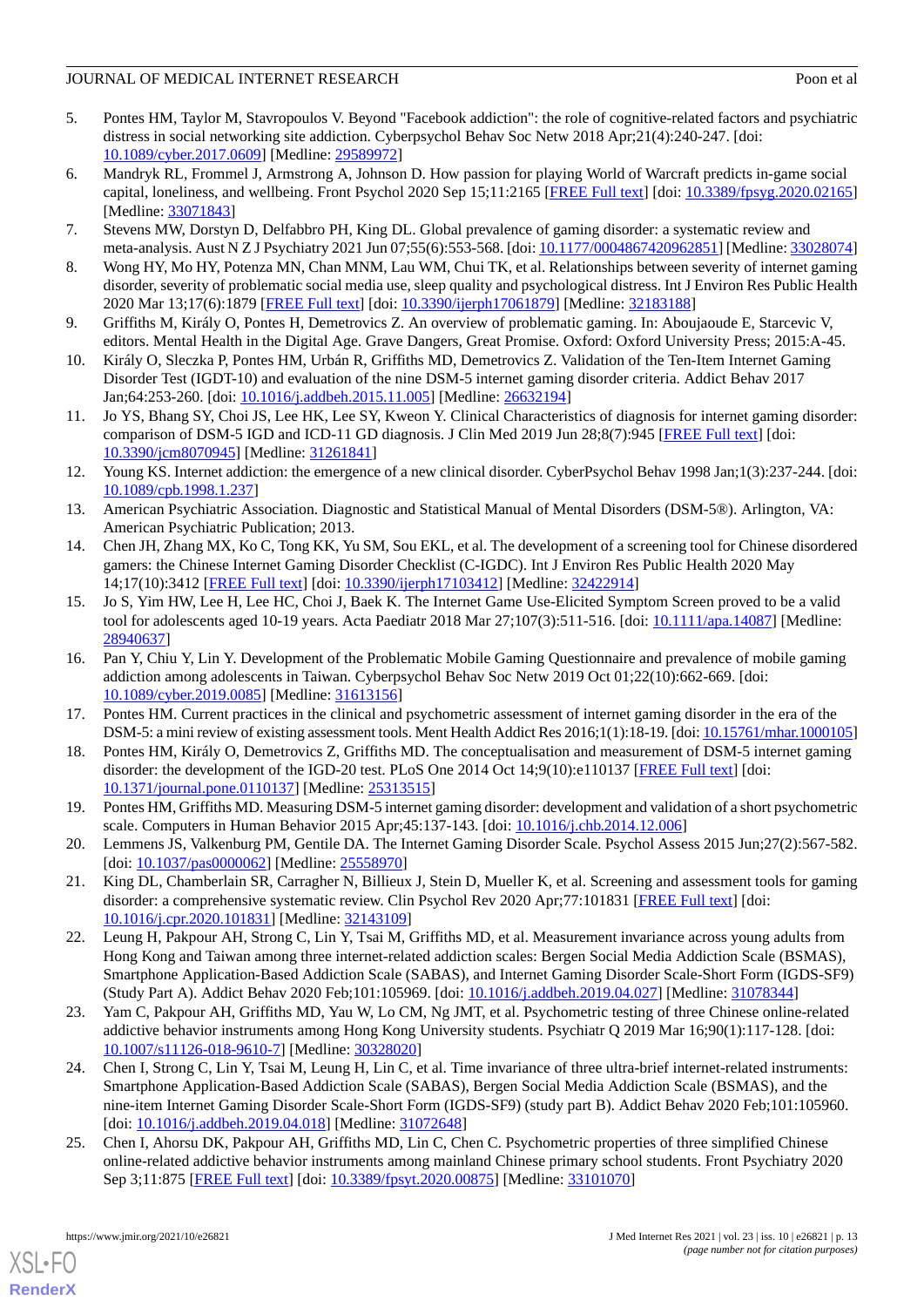# JOURNAL OF MEDICAL INTERNET RESEARCH POOP POOP CONTROL INTERNET RESEARCH

- <span id="page-13-0"></span>26. de Palo V, Monacis L, Sinatra M, Griffiths MD, Pontes H, Petro M, et al. Measurement invariance of the nine-item Internet Gaming Disorder Scale (IGDS9-Sf) across Albania, USA, UK, and Italy. Int J Ment Health Addiction 2018 Apr 30;17(4):935-946. [doi: [10.1007/s11469-018-9925-5\]](http://dx.doi.org/10.1007/s11469-018-9925-5)
- <span id="page-13-2"></span><span id="page-13-1"></span>27. Pontes HM, Griffiths MD. Portuguese validation of the Internet Gaming Disorder Scale-Short-Form. Cyberpsychol Behav Soc Netw 2016 Apr;19(4):288-293. [doi: [10.1089/cyber.2015.0605\]](http://dx.doi.org/10.1089/cyber.2015.0605) [Medline: [26974853\]](http://www.ncbi.nlm.nih.gov/entrez/query.fcgi?cmd=Retrieve&db=PubMed&list_uids=26974853&dopt=Abstract)
- 28. Severo RB, Barbosa APPN, Fouchy DRC, Coelho FMDC, Pinheiro RT, de Figueiredo VLM, et al. Development and psychometric validation of Internet Gaming Disorder Scale-Short-Form (IGDS9-SF) in a Brazilian sample. Addict Behav 2020 Apr;103:106191. [doi: [10.1016/j.addbeh.2019.106191\]](http://dx.doi.org/10.1016/j.addbeh.2019.106191) [Medline: [31887719\]](http://www.ncbi.nlm.nih.gov/entrez/query.fcgi?cmd=Retrieve&db=PubMed&list_uids=31887719&dopt=Abstract)
- <span id="page-13-4"></span><span id="page-13-3"></span>29. Pontes HM, Macur M, Griffiths MD. Internet gaming disorder among Slovenian primary schoolchildren: findings from a nationally representative sample of adolescents. J Behav Addict 2016 Jun;5(2):304-310 [[FREE Full text](http://europepmc.org/abstract/MED/27363464)] [doi: [10.1556/2006.5.2016.042](http://dx.doi.org/10.1556/2006.5.2016.042)] [Medline: [27363464](http://www.ncbi.nlm.nih.gov/entrez/query.fcgi?cmd=Retrieve&db=PubMed&list_uids=27363464&dopt=Abstract)]
- <span id="page-13-5"></span>30. Wu T, Lin C, Årestedt K, Griffiths MD, Broström A, Pakpour AH. Psychometric validation of the Persian nine-item Internet Gaming Disorder Scale-Short Form: does gender and hours spent online gaming affect the interpretations of item descriptions? J Behav Addict 2017 Jun 01;6(2):256-263 [[FREE Full text](http://europepmc.org/abstract/MED/28571474)] [doi: [10.1556/2006.6.2017.025](http://dx.doi.org/10.1556/2006.6.2017.025)] [Medline: [28571474\]](http://www.ncbi.nlm.nih.gov/entrez/query.fcgi?cmd=Retrieve&db=PubMed&list_uids=28571474&dopt=Abstract)
- <span id="page-13-6"></span>31. Schivinski B, Brzozowska-Woś M, Buchanan EM, Griffiths MD, Pontes HM. Psychometric assessment of the Internet Gaming Disorder diagnostic criteria: an item response theory study. Addict Behav Rep 2018 Dec;8:176-184 [\[FREE Full](https://linkinghub.elsevier.com/retrieve/pii/S2352-8532(18)30043-9) [text](https://linkinghub.elsevier.com/retrieve/pii/S2352-8532(18)30043-9)] [doi: [10.1016/j.abrep.2018.06.004\]](http://dx.doi.org/10.1016/j.abrep.2018.06.004) [Medline: [30505924\]](http://www.ncbi.nlm.nih.gov/entrez/query.fcgi?cmd=Retrieve&db=PubMed&list_uids=30505924&dopt=Abstract)
- 32. Beranuy M, Machimbarrena JM, Vega-Osés MA, Carbonell X, Griffiths MD, Pontes HM, et al. Spanish validation of the Internet Gaming Disorder Scale-Short Form (IGDS9-SF): prevalence and relationship with online gambling and quality of life. Int J Environ Res Public Health 2020 Feb 28;17(5):1562 [[FREE Full text](https://www.mdpi.com/resolver?pii=ijerph17051562)] [doi: [10.3390/ijerph17051562](http://dx.doi.org/10.3390/ijerph17051562)] [Medline: [32121280](http://www.ncbi.nlm.nih.gov/entrez/query.fcgi?cmd=Retrieve&db=PubMed&list_uids=32121280&dopt=Abstract)]
- <span id="page-13-7"></span>33. Maldonado-Murciano L, M Pontes H, Griffiths MD, Barrios M, Gómez-Benito J, Guilera G. The Spanish version of the Internet Gaming Disorder Scale-Short Form (IGDS9-SF): further examination using item response theory. Int J Environ Res Public Health 2020 Sep 28;17(19):7111 [\[FREE Full text\]](https://www.mdpi.com/resolver?pii=ijerph17197111) [doi: [10.3390/ijerph17197111\]](http://dx.doi.org/10.3390/ijerph17197111) [Medline: [32998358](http://www.ncbi.nlm.nih.gov/entrez/query.fcgi?cmd=Retrieve&db=PubMed&list_uids=32998358&dopt=Abstract)]
- <span id="page-13-9"></span><span id="page-13-8"></span>34. Sánchez-Iglesias I, Bernaldo-de-Quirós M, Labrador FJ, EstupiñáPuig FJ, Labrador M, Fernández-Arias I. Spanish validation and scoring of the Internet Gaming Disorder Scale - Short-Form (IGDS9-SF). Span. J. Psychol 2020 Jun 19;23:1562. [doi: [10.1017/sjp.2020.26](http://dx.doi.org/10.1017/sjp.2020.26)]
- 35. Arıcak O, Dinç M, Yay M, Griffiths M. Adapting the short form of the Internet Gaming Disorder Scale into Turkish: validity and reliability. Addicta 2018;5:615.
- <span id="page-13-11"></span><span id="page-13-10"></span>36. Montag C, Schivinski B, Sariyska R, Kannen C, Demetrovics Z, Pontes HM. Psychopathological symptoms and gaming motives in disordered gaming-a psychometric comparison between the WHO and APA diagnostic frameworks. J Clin Med 2019 Oct 15;8(10):1691 [\[FREE Full text](https://www.mdpi.com/resolver?pii=jcm8101691)] [doi: [10.3390/jcm8101691\]](http://dx.doi.org/10.3390/jcm8101691) [Medline: [31618950\]](http://www.ncbi.nlm.nih.gov/entrez/query.fcgi?cmd=Retrieve&db=PubMed&list_uids=31618950&dopt=Abstract)
- <span id="page-13-12"></span>37. Suchá J, Dolej? M, Pipová H, Maierová E, Cakirpaloglu P. Hraní digitálních her českými adolescenty. Olomouc, Czech Republic: Univerzita Palackého v Olomouci; 2018.
- <span id="page-13-13"></span>38. T'ng ST, Pau K. Validation of a translated internet gaming disorder scale (short form) and measurement invariance across sex groups in Malaysian samples. Curr Psychol 2020 Feb 22;39(6):1977-1989. [doi: [10.1007/s12144-020-00668-6\]](http://dx.doi.org/10.1007/s12144-020-00668-6)
- <span id="page-13-14"></span>39. Kim B, Ko H. Psychometric properties of the nine-item Korean Internet Gaming Disorder Scale: Short Form. Cyberpsychol Behav Soc Netw 2020 Dec 01;23(12):854-859. [doi: [10.1089/cyber.2020.0227\]](http://dx.doi.org/10.1089/cyber.2020.0227) [Medline: [32960098\]](http://www.ncbi.nlm.nih.gov/entrez/query.fcgi?cmd=Retrieve&db=PubMed&list_uids=32960098&dopt=Abstract)
- <span id="page-13-15"></span>40. Ko C, Yen J, Chen S, Wang P, Chen C, Yen C. Evaluation of the diagnostic criteria of internet gaming disorder in the DSM-5 among young adults in Taiwan. J Psychiatr Res 2014 Jun;53:103-110. [doi: [10.1016/j.jpsychires.2014.02.008\]](http://dx.doi.org/10.1016/j.jpsychires.2014.02.008) [Medline: [24581573](http://www.ncbi.nlm.nih.gov/entrez/query.fcgi?cmd=Retrieve&db=PubMed&list_uids=24581573&dopt=Abstract)]
- <span id="page-13-16"></span>41. Moher D, Liberati A, Tetzlaff J, Altman DG, PRISMA Group. Preferred reporting items for systematic reviews and meta-analyses: the PRISMA statement. PLoS Med 2009 Jul 21;6(7):e1000097 [[FREE Full text](https://dx.plos.org/10.1371/journal.pmed.1000097)] [doi: [10.1371/journal.pmed.1000097](http://dx.doi.org/10.1371/journal.pmed.1000097)] [Medline: [19621072](http://www.ncbi.nlm.nih.gov/entrez/query.fcgi?cmd=Retrieve&db=PubMed&list_uids=19621072&dopt=Abstract)]
- <span id="page-13-17"></span>42. Prinsen CAC, Mokkink LB, Bouter LM, Alonso J, Patrick DL, de Vet HCW, et al. COSMIN guideline for systematic reviews of patient-reported outcome measures. Qual Life Res 2018 May 12;27(5):1147-1157 [\[FREE Full text\]](http://europepmc.org/abstract/MED/29435801) [doi: [10.1007/s11136-018-1798-3\]](http://dx.doi.org/10.1007/s11136-018-1798-3) [Medline: [29435801](http://www.ncbi.nlm.nih.gov/entrez/query.fcgi?cmd=Retrieve&db=PubMed&list_uids=29435801&dopt=Abstract)]
- <span id="page-13-19"></span><span id="page-13-18"></span>43. Mokkink LB, de Vet HCW, Prinsen CAC, Patrick DL, Alonso J, Bouter LM, et al. COSMIN risk of bias checklist for systematic reviews of patient-reported outcome measures. Qual Life Res 2018 May 19;27(5):1171-1179 [[FREE Full text](http://europepmc.org/abstract/MED/29260445)] [doi: [10.1007/s11136-017-1765-4](http://dx.doi.org/10.1007/s11136-017-1765-4)] [Medline: [29260445\]](http://www.ncbi.nlm.nih.gov/entrez/query.fcgi?cmd=Retrieve&db=PubMed&list_uids=29260445&dopt=Abstract)
- 44. Lin C, Luh W, Cheng C, Yang A, Su C, Ma H. Measurement equivalence across child self-reports and parent-proxy reports in the Chinese version of the pediatric quality of life inventory version 4.0. Child Psychiatry Hum Dev 2013 Oct 15;44(5):583-590. [doi: [10.1007/s10578-012-0352-8\]](http://dx.doi.org/10.1007/s10578-012-0352-8) [Medline: [23242709](http://www.ncbi.nlm.nih.gov/entrez/query.fcgi?cmd=Retrieve&db=PubMed&list_uids=23242709&dopt=Abstract)]
- 45. Cohen J. Statistical Power Analysis for the Behavioral Sciences. Hillsdale, NJ: Lawrence Erlbaum Associates; 1988.
- 46. Terwee CB, Bot SD, de Boer MR, van der Windt DA, Knol DL, Dekker J, et al. Quality criteria were proposed for measurement properties of health status questionnaires. J Clin Epidemiol 2007 Jan;60(1):34-42. [doi: [10.1016/j.jclinepi.2006.03.012\]](http://dx.doi.org/10.1016/j.jclinepi.2006.03.012) [Medline: [17161752](http://www.ncbi.nlm.nih.gov/entrez/query.fcgi?cmd=Retrieve&db=PubMed&list_uids=17161752&dopt=Abstract)]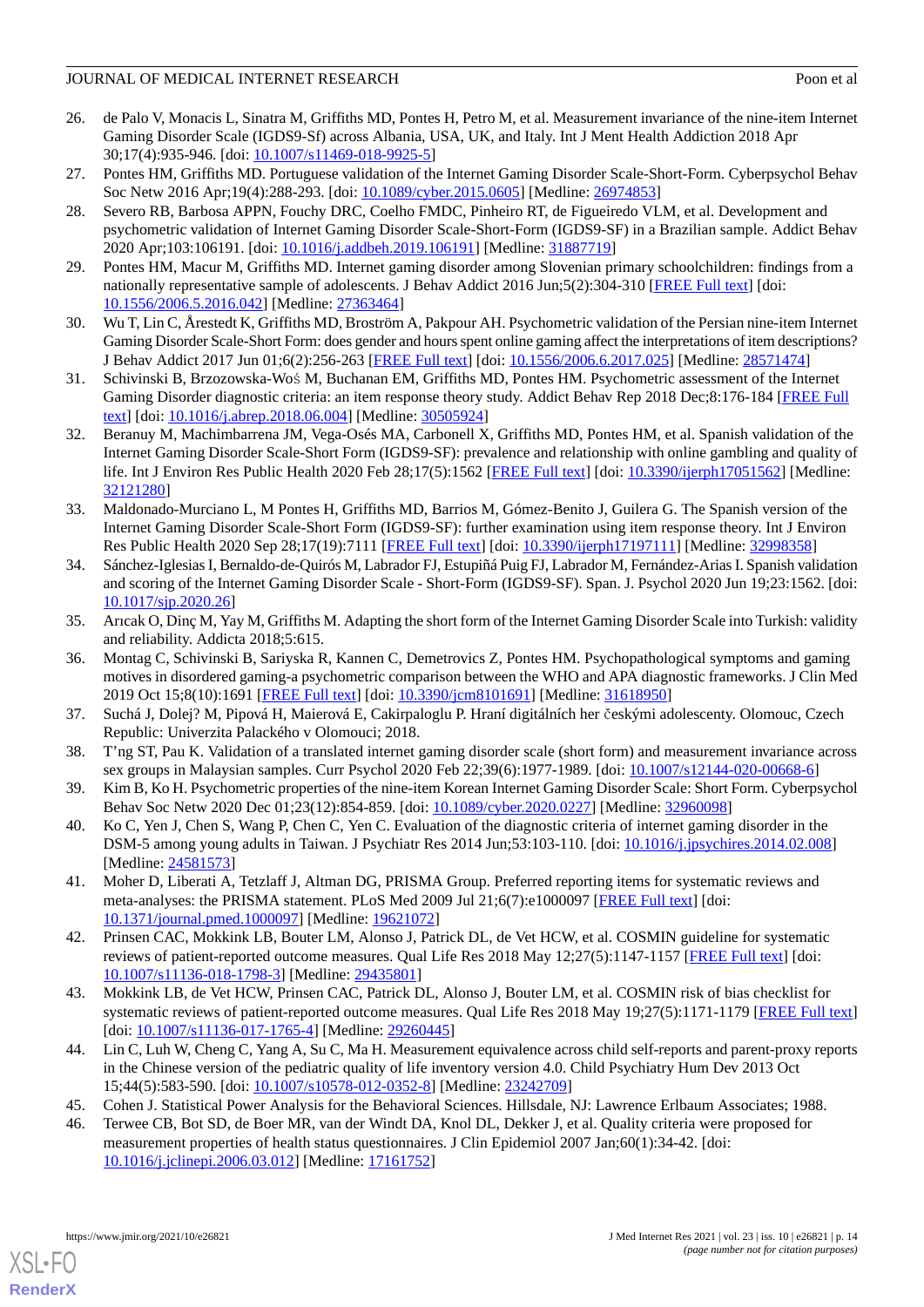### JOURNAL OF MEDICAL INTERNET RESEARCH POOP POOP CONTROL INTERNET RESEARCH

- <span id="page-14-0"></span>47. Prinsen CAC, Vohra S, Rose MR, Boers M, Tugwell P, Clarke M, et al. How to select outcome measurement instruments for outcomes included in a "core outcome set": a practical guideline. Trials 2016 Sep 13;17(1):449 [\[FREE Full text\]](https://trialsjournal.biomedcentral.com/articles/10.1186/s13063-016-1555-2) [doi: [10.1186/s13063-016-1555-2\]](http://dx.doi.org/10.1186/s13063-016-1555-2) [Medline: [27618914](http://www.ncbi.nlm.nih.gov/entrez/query.fcgi?cmd=Retrieve&db=PubMed&list_uids=27618914&dopt=Abstract)]
- <span id="page-14-5"></span><span id="page-14-1"></span>48. Evren C, Dalbudak E, Topcu M, Kutlu N, Evren B. The psychometric properties of the Turkish version of the Internet Gaming Disorder Scale. Dusunen Adam 2017 Dec 27:316-324. [doi: [10.5350/dajpn2017300405\]](http://dx.doi.org/10.5350/dajpn2017300405)
- <span id="page-14-6"></span>49. Gomez R, Stavropoulos V, Beard C, Pontes HM. Item response theory analysis of the recoded Internet Gaming Disorder Scale-Short-Form (IGDS9-SF). Int J Ment Health Addiction 2018 Mar 26;17(4):859-879. [doi: [10.1007/s11469-018-9890-z\]](http://dx.doi.org/10.1007/s11469-018-9890-z)
- <span id="page-14-2"></span>50. Pontes HM, Stavropoulos V, Griffiths MD. Measurement invariance of the Internet Gaming Disorder Scale-Short-Form (IGDS9-SF) between the United States of America, India and the United Kingdom. Psychiatry Res 2017 Nov;257:472-478. [doi: [10.1016/j.psychres.2017.08.013\]](http://dx.doi.org/10.1016/j.psychres.2017.08.013) [Medline: [28837939\]](http://www.ncbi.nlm.nih.gov/entrez/query.fcgi?cmd=Retrieve&db=PubMed&list_uids=28837939&dopt=Abstract)
- <span id="page-14-3"></span>51. Stavropoulos V, Beard C, Griffiths MD, Buleigh T, Gomez R, Pontes HM. Measurement invariance of the Internet Gaming Disorder Scale-Short-Form (IGDS9-SF) between Australia, the USA, and the UK. Int J Ment Health Addict 2018 Jul 24;16(2):377-392 [[FREE Full text](http://europepmc.org/abstract/MED/29670499)] [doi: [10.1007/s11469-017-9786-3\]](http://dx.doi.org/10.1007/s11469-017-9786-3) [Medline: [29670499](http://www.ncbi.nlm.nih.gov/entrez/query.fcgi?cmd=Retrieve&db=PubMed&list_uids=29670499&dopt=Abstract)]
- <span id="page-14-4"></span>52. Monacis L, Palo VD, Griffiths MD, Sinatra M. Validation of the Internet Gaming Disorder Scale - Short-Form (IGDS9-SF) in an Italian-speaking sample. J Behav Addict 2016 Dec;5(4):683-690 [[FREE Full text](http://europepmc.org/abstract/MED/27876422)] [doi: [10.1556/2006.5.2016.083](http://dx.doi.org/10.1556/2006.5.2016.083)] [Medline: [27876422](http://www.ncbi.nlm.nih.gov/entrez/query.fcgi?cmd=Retrieve&db=PubMed&list_uids=27876422&dopt=Abstract)]
- <span id="page-14-7"></span>53. Pontes H. Internet Gaming Disorder Scale-Short-Form (IGDS9-SF). URL:<https://www.halleypontes.com/igds9sf> [accessed 2020-10-11]
- <span id="page-14-8"></span>54. Stavropoulos V, Bamford L, Beard C, Gomez R, Griffiths MD. Test-retest measurement invariance of the nine-item Internet Gaming Disorder Scale in two countries: a preliminary longitudinal study. Int J Ment Health Addiction 2019 May 22:1-18. [doi: [10.1007/s11469-019-00099-w](http://dx.doi.org/10.1007/s11469-019-00099-w)]
- <span id="page-14-9"></span>55. Tao R, Huang X, Wang J, Zhang H, Zhang Y, Li M. Proposed diagnostic criteria for internet addiction. Addiction 2010 Mar;105(3):556-564. [doi: [10.1111/j.1360-0443.2009.02828.x](http://dx.doi.org/10.1111/j.1360-0443.2009.02828.x)] [Medline: [20403001](http://www.ncbi.nlm.nih.gov/entrez/query.fcgi?cmd=Retrieve&db=PubMed&list_uids=20403001&dopt=Abstract)]
- <span id="page-14-10"></span>56. Griffiths MD, van Rooij AJ, Kardefelt-Winther D, Starcevic V, Király O, Pallesen S, et al. Working towards an international consensus on criteria for assessing internet gaming disorder: a critical commentary on Petry et al. (2014). Addiction 2016 Jan 16;111(1):167-175 [[FREE Full text](http://europepmc.org/abstract/MED/26669530)] [doi: [10.1111/add.13057\]](http://dx.doi.org/10.1111/add.13057) [Medline: [26669530](http://www.ncbi.nlm.nih.gov/entrez/query.fcgi?cmd=Retrieve&db=PubMed&list_uids=26669530&dopt=Abstract)]
- <span id="page-14-12"></span><span id="page-14-11"></span>57. Kardefelt-Winther D. A critical account of DSM-5 criteria for internet gaming disorder. Addiction Research & Theory 2014 Jul 03;23(2):93-98. [doi: [10.3109/16066359.2014.935350](http://dx.doi.org/10.3109/16066359.2014.935350)]
- 58. Kardefelt-Winther D. A conceptual and methodological critique of internet addiction research: towards a model of compensatory internet use. Computers in Human Behavior 2014 Feb;31:351-354. [doi: [10.1016/j.chb.2013.10.059\]](http://dx.doi.org/10.1016/j.chb.2013.10.059)
- <span id="page-14-14"></span><span id="page-14-13"></span>59. Teng Z, Pontes HM, Nie Q, Xiang G, Griffiths MD, Guo C. Internet gaming disorder and psychosocial well-being: a longitudinal study of older-aged adolescents and emerging adults. Addict Behav 2020 Nov;110:106530. [doi: [10.1016/j.addbeh.2020.106530\]](http://dx.doi.org/10.1016/j.addbeh.2020.106530) [Medline: [32683173\]](http://www.ncbi.nlm.nih.gov/entrez/query.fcgi?cmd=Retrieve&db=PubMed&list_uids=32683173&dopt=Abstract)
- <span id="page-14-15"></span>60. Baker DA, Algorta GP. The relationship between online social networking and depression: a systematic review of quantitative studies. Cyberpsychol Behav Soc Netw 2016 Nov;19(11):638-648. [doi: [10.1089/cyber.2016.0206](http://dx.doi.org/10.1089/cyber.2016.0206)] [Medline: [27732062\]](http://www.ncbi.nlm.nih.gov/entrez/query.fcgi?cmd=Retrieve&db=PubMed&list_uids=27732062&dopt=Abstract)
- <span id="page-14-16"></span>61. Frye C, Ly L, Murrieta J, Sun L, Cochancela C, Eikey E. Perceived use and effects of social media for 1 to 2.5 generation immigrant college students with depression: results from a mixed methods survey. Lect Notes Comput Sci 2020:130-150. [doi: [10.1007/978-3-030-43687-2\\_11](http://dx.doi.org/10.1007/978-3-030-43687-2_11)]
- <span id="page-14-17"></span>62. Kraut R, Patterson M, Lundmark V, Kiesler S, Mukophadhyay T, Scherlis W. Internet paradox: a social technology that reduces social involvement and psychological well-being? Am Psychol 1998;53(9):1017-1031. [doi: [10.1037/0003-066x.53.9.1017\]](http://dx.doi.org/10.1037/0003-066x.53.9.1017)
- <span id="page-14-19"></span><span id="page-14-18"></span>63. Dredge R, Chen S. Chinese online gamers versus nongamers: a difference in social media use and associated well - being and relational outcomes? Psychol Schs 2020 Jul 10;57(9):1457-1474. [doi: [10.1002/pits.22418](http://dx.doi.org/10.1002/pits.22418)]
- <span id="page-14-20"></span>64. Männikkö N, Ruotsalainen H, Miettunen J, Pontes HM, Kääriäinen M. Problematic gaming behaviour and health-related outcomes: a systematic review and meta-analysis. J Health Psychol 2020 Jan 01;25(1):67-81. [doi: [10.1177/1359105317740414\]](http://dx.doi.org/10.1177/1359105317740414) [Medline: [29192524\]](http://www.ncbi.nlm.nih.gov/entrez/query.fcgi?cmd=Retrieve&db=PubMed&list_uids=29192524&dopt=Abstract)
- 65. Walford G, Tucker E, Viswanathan M. The SAGE Handbook of Measurement. Singapore: Sage Publications; 2010.
- 66. Humphreys G. Sharpening the focus on gaming disorder. Bull World Health Organ 2019 Jun 01;97(6):382-383. [doi: [10.2471/blt.19.020619](http://dx.doi.org/10.2471/blt.19.020619)]
- 67. Qin L, Cheng L, Hu M, Liu Q, Tong J, Hao W, et al. Clarification of the cut-off score for nine-item Internet Gaming Disorder Scale-Short Form (IGDS9-SF) in a Chinese context. Front Psychiatry 2020 May 25;11:470 [[FREE Full text](https://doi.org/10.3389/fpsyt.2020.00470)] [doi: [10.3389/fpsyt.2020.00470\]](http://dx.doi.org/10.3389/fpsyt.2020.00470) [Medline: [32528331\]](http://www.ncbi.nlm.nih.gov/entrez/query.fcgi?cmd=Retrieve&db=PubMed&list_uids=32528331&dopt=Abstract)

# **Abbreviations**

[XSL](http://www.w3.org/Style/XSL)•FO **[RenderX](http://www.renderx.com/)**

**APA:** American Psychiatric Association **CERM:** Mobile Phone-Related Experiences Questionnaire **COSMIN:** Consensus-based Standards for the selection of health status Measurement Instrument **CTT:** classical test theory